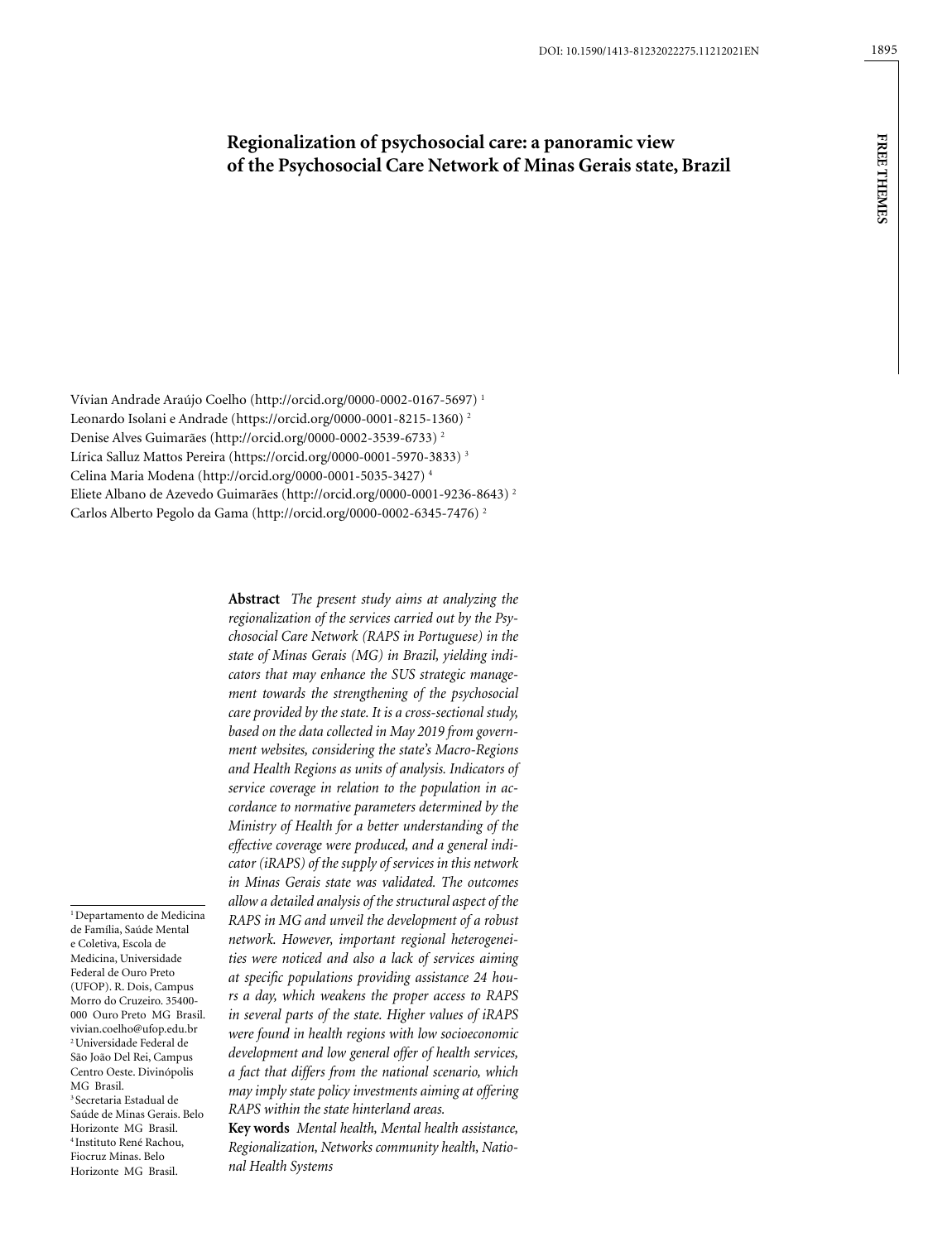## **Introduction**

In the context of major demographic, environmental and socio-political transitions, the global burden of disease attributable to mental disorders has increased in recent years worldwide, being estimated at 13% before the COVID-19 pandemic<sup>1</sup> which increased mental disease personal, social and economic costs to unprecedented magnitude. Thus, it is necessary that public mental health systems be strengthened to deal with this demand<sup>2</sup>.

The development of a National Mental Health Policy (PNSM in Portuguese) in Brazil started in the 1980s, driven by social movements and staking on a community care model. There have been several advances linked to the improvement of territorial services and clinical practices based on psychosocial care in the last 30 years, leading the Brazilian performance into a prominent rank in the field of global mental health $^3$ .

At the same time, measures aiming at the regionalization of health care have been taken, yielding the definition of decentralized responsibilities and shared tools for planning management and funding, aiming to reduce the fragmentation of the Unified Health System (SUS in Portuguese) and overcome the inequalities that mark the Brazilian territory4 . This organizational arrangement was recently enhanced due to the structuring of Health Care Networks (RAS in Portuguese) which integrate actions and services of different technological densities and levels of complexity<sup>5</sup>. This proposal consolidates the Health Region (RS in Portuguese) in contrast to the municipal- centered model in force to date, as a continuous territorial side view, consisting of groups of neighboring cities, with similar cultural, economic and social characteristics and sharing communication networks and infrastructure6 . In this context, in 2011, the Psychosocial Care Network (RAPS in Portuguese) was defined as one of the priority thematic networks aiming at the integration of mental health in the various SUS care points<sup>7</sup>.

This process has been getting into consolidation in the last years. However, it is noticeable that there is a lack of data that would allow its monitoring and evaluation. Until 2015, the Ministry of Health (MS in Portuguese) used to publish periodically the bulletin "Mental Health in Data"8 . However, since that time, data on the PNSM and the services implemented in the country are limited. Furthermore, in 2017, after changes in the federal government political di-

rection, the so-called new PNSM<sup>9</sup> was launched. The advocated changes are worrisome, as they break with the tradition of being in agreement with social instances historically involved in its construction. Furthermore, the inclusion of the psychiatric hospital and the mental health ambulatory facility in the list of RAPS components, the replacement of beds in general hospitals by specialized wards holding up to 30 beds, disregarding the installed capacity and municipal needs, and the maintenance and the funding of therapeutic communities reinforce a logic of specialization and hospital-centeredness $10-12$ .

This concern is enhanced when we realized that in recent years, the Brazilian public health has been going through a reduction of funds and a setback in the pace of services supply, because of changes in the direction of national policy and the financial crisis<sup>13</sup>. These facts are made worse by the recent intention of the federal government to revoke laws that support the funding and operation of the RAPS, weakening the progress already achieved<sup>14</sup> and reinforcing the need for critical analysis of the dynamics of the provision of services in the field of mental health<sup>10-12,15</sup>.

Recent studies<sup>16,17</sup> that analyzed the distribution of RAPS services nationwide demonstrate its expansion and regionalization, especially in small and medium-sized cities. On the other hand, they point to the existence of care gaps mainly linked to the difficulty of collaboration among the cities and to underfunding. The importance of these works is brought into light, considering that most publications on the RAPS construction process are qualitative studies of municipal or regional contexts<sup>18,19</sup>. As highlighted by Mello<sup>20</sup>, the mismatch between the development of public policies and scientific research is a common fact, not only in Brazil, but also in the international community, and the recent dismantling of the Canadian regional health processes would have been justified precisely because of the lack of scientific evidence on the instituted policies. Therefore, this study aims to analyze the regionalization of RAPS services in the state of Minas Gerais, generating evidence and indicators that can enhance the strategic management of the SUS towards the strengthening of the state's psychosocial care.

#### **Methodology**

A cross-sectional study on the RAPS services, having the macro-regions and health regions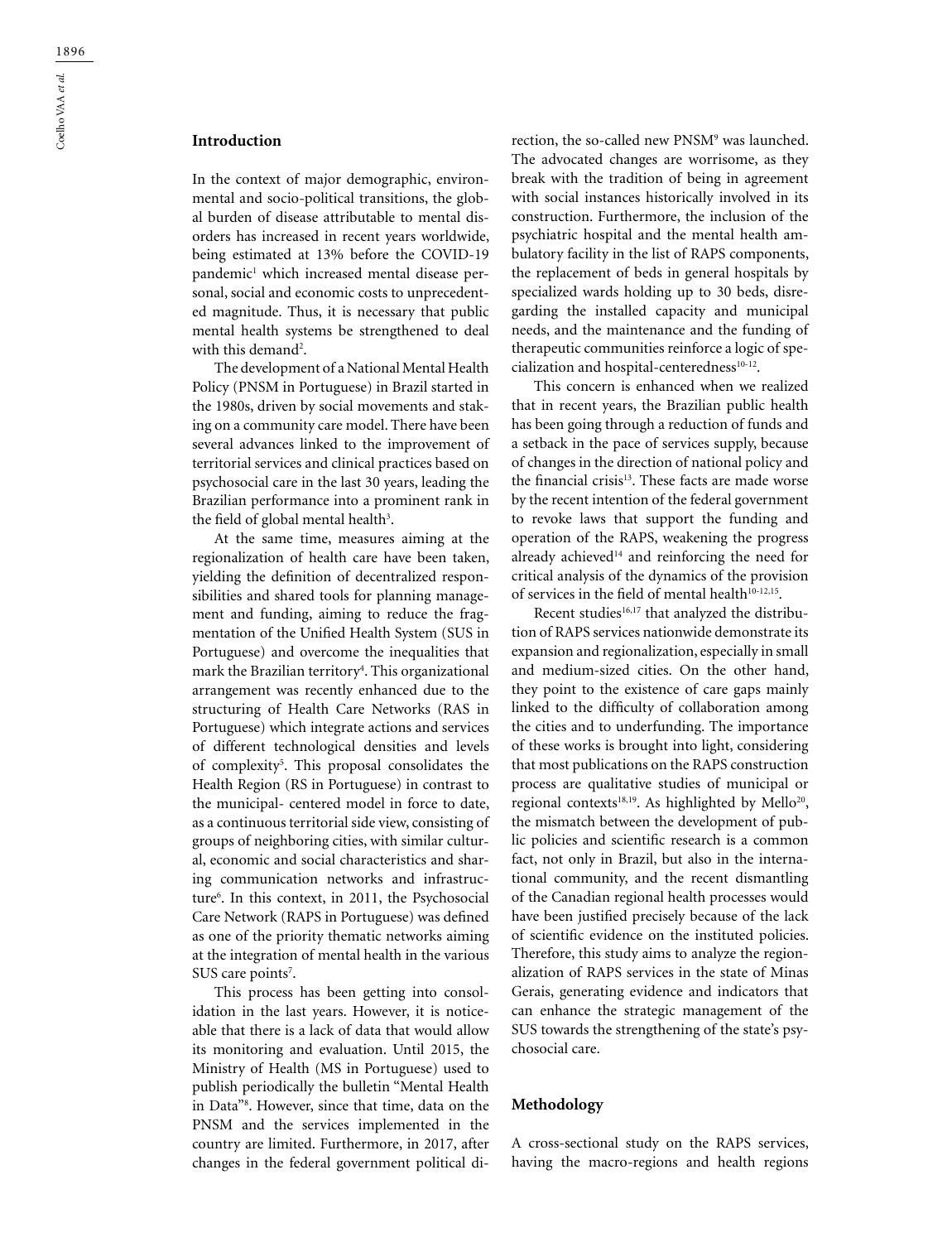(RS), as units of analysis was carried out in the state of Minas Gerais. Information was collected from the following sources: government database (DATASUS and e-GESTORab) and a direct request to the National Coordination of Mental Health in May 2019 and reconstructed according to the platform Regions and Networks<sup>21</sup>, in order to include in a list the 853 cities in the state, organized into 13 health macro-regions and 77 RS. The option to use the division of the state as proposed by this platform was based on its coincidence with what was established in the Master Plan for Regionalization of MG state<sup>22</sup> and on the possibility of standardization and subsequent comparison of the results of regional structuring of RAPS in MG with the typologies established by Viana *et al*. 23 that stratify Brazilian RSs according to the socioeconomic development and the supply and complexity of health services in each regional context. The stratification by population size was based on the classification of cities into the categories: small size  $=$  less than 50,000 inhabitants; medium small size  $=$  from 50,000 to 99,999 inhabitants; medium size = from  $100,000$ to 299,999 inhabitants; medium-large = from 300,000 to 499,999 inhabitants and large size = above 500,000 inhabitants<sup>24</sup>.

After organizing the data in a single database, indicators were determined based on the number of services in relation to the population, according to the estimate made by the e-Gestor with reference to July 1st of the previous year<sup>25</sup>, so as to better understand the scope of the coverage provided in each unit of analysis. The calculation of indices was performed considering the highest level of coverage in each offered service, as detailed below.

The Psychosocial Care Center Index (CAPS in Portuguese) was calculated similarly to the CAPS/100,000 inhabitant indicator, already widely used by the MS<sup>8</sup>. The criteria for funding this service establish: CAPS I more than 15 thousand inhabitants, CAPS II, CAPS AD (alcohol and drugs) and CAPSi (infant and youth): more than 70 thousand inhabitants, CAPS III and CAPS ADIII: over 150 thousand inhabitants<sup>26</sup>:

(CAPS 1 x 0,5) +  
\nCAPS II +  
\n(CAPS III x 1,5) +  
\nCAPS + CAPSad +  
\n
$$
iCAPS = 100.000 x
$$
  
\n
$$
\underline{CAPSad III x 1,5}
$$
\nPopulation

The Expanded Family Health Center (NASF in Portuguese) Index was calculated considering modalities I, II and III with maximum coverage in each of them, that is, 9 eSF, 4 eSF and 2 eSF, respectively, and that each team attends up to 3,450 inhabitants<sup>27-29</sup>.

$$
(NASF 1 x 31.050) +
$$
  
\n
$$
(NASF II x 13.800) +
$$
  
\n
$$
iNASF =
$$
  
\n
$$
NASF III x 6.900
$$
  
\nPopulation

The Psychosocial Beds in General Hospitals (LHG in Portuguese) Index was calculated considering the value determined by the MS of 1 bed for every 23 thousand inhabitants<sup>26</sup>.

$$
iLHG = \frac{\text{Number of beds x 23.000}}{\text{Population}}
$$

The Family Health Strategy (ESF in Portuguese) Index, widely used by the MS as well, was calculated considering the population covered by such service and the total population<sup>29</sup>.

$$
iESF = \frac{Population covered}{Total population}
$$

Finally, the RAPS Index (iRaps), the methodological construct of this study, was calculated as a general index of service implementation in RAPS in MG state:

$$
iRAPS = \frac{iCAPS + iNASF + iLHG + iESF}{4}
$$

For a better visualization of the iRAPS distribution in the analysis units, maps were produced using the QGis software. Statistical analyzes were performed using the Statistical Package for the Social Sciences for Windows (SPSS) software. The non-parametric Kruskal & Wallis test was applied in order to analyze whether the indicators present significant differences by the units of analysis. The Principal Component Analysis (PCA) was applied to validate the iRAPS and analyze its relationship with the other indicators. The Spearman's Correlation Test was applied to analyze the interaction of iRAPS in RS segmented by the typology of Viana *et al*. 23, by the presence or absence of 3 RAPS attention points and by population density.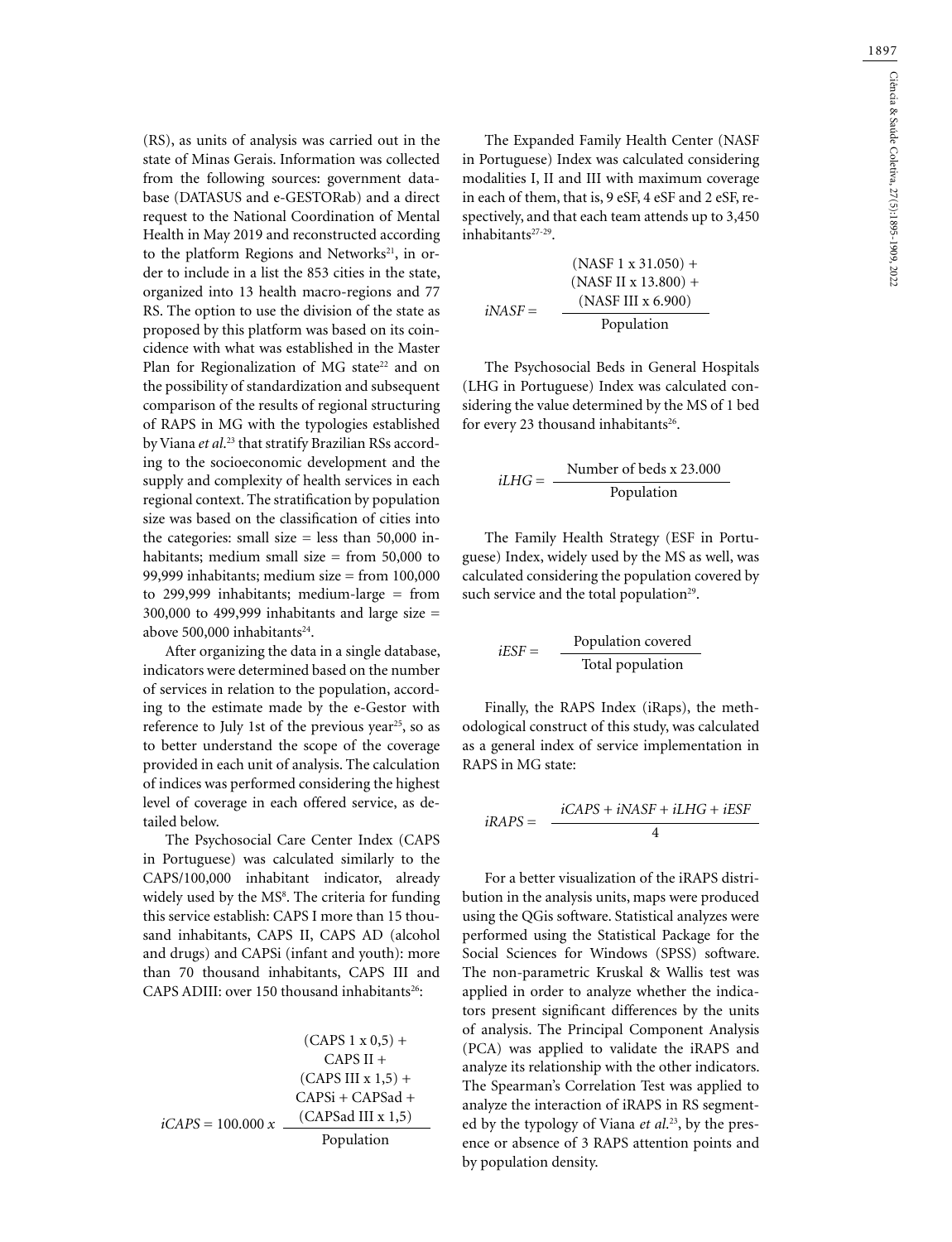The present study constitutes an initial part of an evaluative research on the implementation of RAPS in the state of Minas Gerais, it was approved by the Ethics Committee in Research involving Human Beings (CAAE: 77798217.1.3001.5091) and is funded by the Foundation for Research Support of MG (FAPEMIG in Portuguese).

#### **Results**

Minas Gerais is the second most populous state in the federation (21,040,662 inhab.); it has the fourth largest territorial area (557,448.8 km**²**)

and 853 cities, whereas 91.68% of them hold less than 50,000 inhabitants<sup>25</sup>.

Table 1 shows the distribution of RAPS components throughout macro-regions, RS and population size of the cities of MG. It is noticed that the ESF coverage in the state is close to 80%, and the coverage of Primary Health Care services (ESF and NASF) in small towns is higher than in other cities, bringing into evidence the presence of these services in the state hinterland. Regarding CAPS, in their various modalities, it shows that 369 CAPS were implemented in MG by 2019. Out of these, most are CAPS I, as expected by the prevalence of small cities in MG, present

**Table 1.** Distribution of RAPS components by Macroregion, Health Region and population size of the cities. Minas Gerais, 2019.

|                                      |            | <b>ESF</b> |          |          |                  |                |                  |                | <b>CAPS</b>      |                         |                         |                  |                  |                 |                  |
|--------------------------------------|------------|------------|----------|----------|------------------|----------------|------------------|----------------|------------------|-------------------------|-------------------------|------------------|------------------|-----------------|------------------|
| Macroregion/<br><b>Health Region</b> | Population | N          | Coverage | NASF ECR |                  | I              | $\mathbf{I}$     | III            | Inf.             | AD                      | <b>AD</b><br>III        |                  |                  | UAA UAI SRT LHG |                  |
| Center                               | 6,611,614  | 1,573      | 74.45%   | 220      | 5                | 18             | 18               | 13             | 18               | 9                       | $\overline{\mathbf{3}}$ | $\mathbf{1}$     | $\mathbf{1}$     | 41              | 65               |
| Belo Horizonte                       | 3,392,868  | 780        | 72.65%   | 112      | $\overline{4}$   | $\mathbf{1}$   | 5                | 10             | $\overline{7}$   | $\overline{2}$          | $\overline{2}$          | $\mathbf{1}$     | $\mathbf{1}$     | 38              | 14               |
| Betim                                | 718,033    | 189        | 73.53%   | 18       | $\mathbf{0}$     | 3              | $\overline{2}$   | $\overline{2}$ | $\overline{2}$   | $\overline{0}$          | $\mathbf{1}$            | $\mathbf{0}$     | $\overline{0}$   | $\mathbf{0}$    | $\overline{4}$   |
| Contagem                             | 870,154    | 179        | 70.18%   | 18       | $\mathbf{1}$     | $\mathbf{1}$   | 3                | $\mathbf{1}$   | $\overline{2}$   | 2                       | $\Omega$                | $\mathbf{0}$     | $\overline{0}$   | 3               | 10               |
| Curvelo                              | 184,886    | 53         | 88.15%   | 12       | $\mathbf{0}$     | 2              | $\mathbf{1}$     | $\Omega$       | $\Omega$         | $\overline{0}$          | $\Omega$                | $\Omega$         | $\overline{0}$   | $\theta$        | 5                |
| Guanhães                             | 115,303    | 41         | 92.90%   | 11       | $\mathbf{0}$     | 3              | $\mathbf{0}$     | $\Omega$       | $\mathbf{0}$     | $\overline{0}$          | $\Omega$                | $\mathbf{0}$     | $\overline{0}$   | $\mathbf{0}$    | $\mathbf{1}$     |
| Itabira                              | 235,932    | 71         | 93.18%   | 10       | $\mathbf{0}$     | 3              | $\mathbf{1}$     | $\mathbf{0}$   | $\mathbf{1}$     | $\mathbf{1}$            | $\Omega$                | $\mathbf{0}$     | $\overline{0}$   | $\mathbf{0}$    | 6                |
| Itabirito                            | 185,417    | 46         | 85.59%   | 4        | $\mathbf{0}$     | $\overline{2}$ | $\mathbf{1}$     | $\Omega$       | 3                | $\mathbf{1}$            | $\Omega$                | $\mathbf{0}$     | $\mathbf{0}$     | $\Omega$        | 10               |
| João Monlevade                       | 138,981    | 30         | 69.54%   | 2        | $\mathbf{0}$     | $\mathbf{1}$   | 1                | $\Omega$       | $\mathbf{0}$     | $\overline{0}$          | $\Omega$                | $\Omega$         | $\mathbf{0}$     | $\Omega$        | $\mathbf{1}$     |
| Sete Lagoas                          | 445,727    | 110        | 74.31%   | 25       | $\mathbf{0}$     | $\mathbf{1}$   | $\mathbf{1}$     | $\mathbf{0}$   | $\mathbf{1}$     | $\mathbf{1}$            | $\theta$                | $\mathbf{0}$     | $\mathbf{0}$     | $\mathbf{0}$    | 14               |
| Vespasiano                           | 324,313    | 74         | 74.80%   | 8        | $\mathbf{0}$     | $\mathbf{1}$   | 3                | $\theta$       | $\overline{2}$   | 2                       | $\theta$                | $\mathbf{0}$     | $\mathbf{0}$     | $\mathbf{0}$    | $\boldsymbol{0}$ |
| <b>Central South</b>                 | 787,099    | 219        | 81.72%   | 53       | $\mathbf{1}$     | 4              | 3                | $\mathbf{1}$   | $\overline{2}$   | $\overline{\mathbf{4}}$ | $\bf{0}$                | $\bf{0}$         | $\bf{0}$         | 32              | 22               |
| Barbacena                            | 237,652    | 61         | 75.04%   | 17       | $\mathbf{1}$     | $\theta$       | $\mathbf{0}$     | $\mathbf{1}$   | $\mathbf{1}$     | $\mathbf{1}$            | $\theta$                | $\mathbf{0}$     | $\theta$         | 30              | 14               |
| Conselheiro                          | 309,780    | 91         | 84.51%   | 20       | $\boldsymbol{0}$ | $\overline{c}$ | $\mathfrak{2}$   | $\mathbf{0}$   | $\mathbf{1}$     | $\mathfrak{2}$          | $\overline{0}$          | $\boldsymbol{0}$ | $\boldsymbol{0}$ | $\overline{2}$  | 7                |
| Lafaiete                             |            |            |          |          |                  |                |                  |                |                  |                         |                         |                  |                  |                 |                  |
| São João del Rei                     | 239,667    | 67         | 84.73%   | 16       | 0                | 2              | $\mathbf{1}$     | $\mathbf{0}$   | $\boldsymbol{0}$ | $\mathbf{1}$            | $\mathbf{0}$            | $\boldsymbol{0}$ | $\boldsymbol{0}$ | $\mathbf{0}$    | $\mathbf{1}$     |
| Jequitinhonha                        | 295,599    | 108        | 99.06%   | 19       | $\mathbf{0}$     | $\overline{4}$ | $\mathbf{1}$     | $\mathbf{0}$   | $\mathbf{0}$     | $\mathbf{1}$            | $\mathbf{0}$            | $\mathbf{0}$     | $\mathbf{0}$     | $\overline{2}$  | 14               |
| Diamantina                           | 170,773    | 63         | 98.38%   | 9        | $\mathbf{0}$     | $\mathbf{1}$   | $\mathbf{1}$     | $\mathbf{0}$   | $\mathbf{0}$     | $\mathbf{0}$            | $\Omega$                | $\mathbf{0}$     | $\overline{0}$   | $\overline{0}$  | 7                |
| Minas Novas                          | 124,826    | 45         | 100.00%  | 10       | $\mathbf{0}$     | 3              | $\mathbf{0}$     | $\theta$       | $\theta$         | $\mathbf{1}$            | $\theta$                | $\theta$         | $\mathbf{0}$     | $\overline{2}$  | $\overline{7}$   |
| East                                 | 1,538,706  | 462        | 82.70%   | 102      | $\mathbf{2}$     | 18             | 5                | $\bf{0}$       | 4                | 3                       | $\bf{0}$                | 1                | $\mathbf{1}$     | $\bf{0}$        | 26               |
| Caratinga                            | 202,519    | 68         | 93.87%   | 13       | $\Omega$         | $\overline{c}$ | $\mathbf{1}$     | $\Omega$       | $\overline{c}$   | $\mathbf{1}$            | $\Omega$                | $\theta$         | $\Omega$         | $\theta$        | $\overline{0}$   |
| Coronel                              | 230,586    | 53         | 66.28%   | 9        | $\mathbf{0}$     | $\overline{2}$ | 1                | $\theta$       | $\mathbf{1}$     | $\mathbf{0}$            | $\theta$                | $\mathbf{0}$     | $\overline{0}$   | $\mathbf{0}$    | $\overline{0}$   |
| Fabriciano                           |            |            |          |          |                  |                |                  |                |                  |                         |                         |                  |                  |                 |                  |
| Governador                           | 429,224    | 125        | 83.65%   | 34       | $\mathbf{1}$     | $\mathbf{1}$   | $\mathbf{1}$     | $\mathbf{0}$   | $\mathbf{1}$     | $\mathbf{1}$            | $\mathbf{0}$            | $\mathbf{1}$     | $\mathbf{0}$     | $\mathbf{0}$    | 10               |
| Valadares                            |            |            |          |          |                  |                |                  |                |                  |                         |                         |                  |                  |                 |                  |
| Ipatinga                             | 415,912    | 120        | 76.81%   | 19       | $\mathbf{1}$     | 4              | $\mathfrak{2}$   | $\mathbf{0}$   | $\boldsymbol{0}$ | $\boldsymbol{0}$        | $\mathbf{0}$            | $\mathbf{0}$     | $\boldsymbol{0}$ | $\mathbf{0}$    | 11               |
| Mantena                              | 69,963     | 27         | 99.94%   | 8        | $\mathbf{0}$     | $\overline{2}$ | $\mathbf{0}$     | $\mathbf{0}$   | $\mathbf{0}$     | $\mathbf{1}$            | $\Omega$                | $\mathbf{0}$     | $\mathbf{1}$     | $\mathbf{0}$    | $\boldsymbol{0}$ |
| Resplendor                           | 89,305     | 31         | 95.97%   | 8        | $\mathbf{0}$     | $\overline{4}$ | $\boldsymbol{0}$ | $\mathbf{0}$   | $\mathbf{0}$     | $\mathbf{0}$            | $\Omega$                | $\mathbf{0}$     | $\overline{0}$   | $\mathbf{0}$    | 5                |
| Santa Maria do                       | 101,197    | 38         | 94.32%   | 11       | $\mathbf{0}$     | 3              | $\mathbf{0}$     | $\theta$       | $\mathbf{0}$     | $\mathbf{0}$            | $\Omega$                | $\mathbf{0}$     | $\overline{0}$   | $\mathbf{0}$    | $\mathbf{0}$     |
| Suaçuí                               |            |            |          |          |                  |                |                  |                |                  |                         |                         |                  |                  |                 |                  |

it continues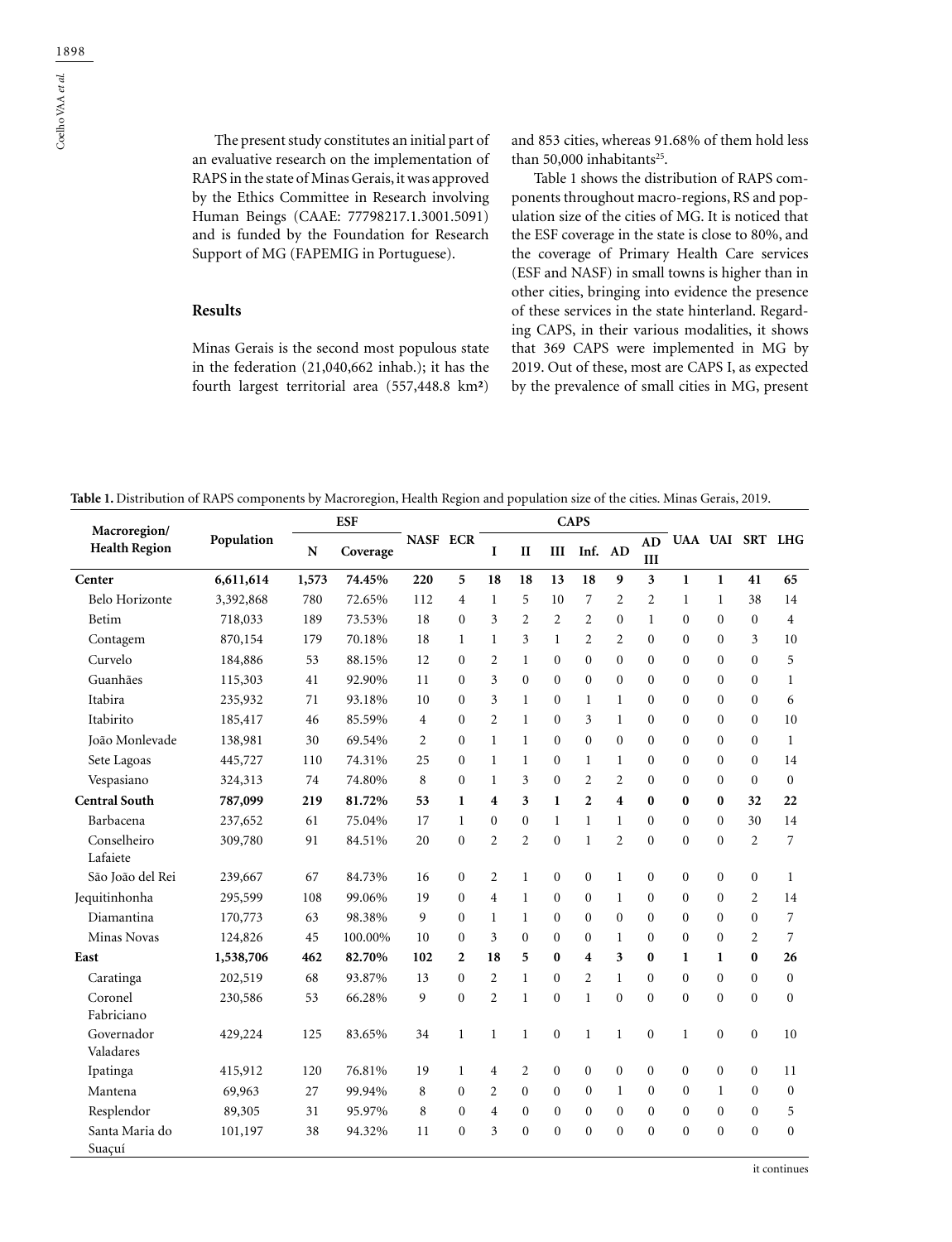in all RS, showing that the specialized psychosocial care is also being taken into the hinterland of MG state.

It can be noticed that the implementation of the Street Clinic Teams (ECR) and the Transitory Reception Units (UAA and UAI) is still initial in MG. Regarding Therapeutic Residential Services (SRT), 118 units were implemented, with a concentration in the capital (Belo Horizonte, 30.5%)

and in other cities where the state's psychiatric hospitals were located.

A total of 385 Psychosocial Beds in General Hospitals (LHG) were identified in the state, with large differences in implementation between the macro-regions and RS, with most beds located in small cities, followed by medium-sized ones, evidencing the process of taking LHGs into the state hinterland as well.

**Table 1.** Distribution of RAPS components by Macroregion, Health Region and population size of the cities. Minas Gerais, 2019.

| Macroregion/               |            | <b>ESF</b> |          |                 |                  |                |                         |                | <b>CAPS</b>      |                |                  |                  |              |                 |                  |
|----------------------------|------------|------------|----------|-----------------|------------------|----------------|-------------------------|----------------|------------------|----------------|------------------|------------------|--------------|-----------------|------------------|
| <b>Health Region</b>       | Population | N          | Coverage | <b>NASF ECR</b> |                  | I              | $\mathbf{I}$            | Ш              | Inf. AD          |                | <b>AD</b><br>III |                  |              | UAA UAI SRT LHG |                  |
| <b>Southern East</b>       | 693,810    | 241        | 94.22%   | 51              | $\bf{0}$         | 12             | $\overline{\mathbf{4}}$ | $\bf{0}$       | $\overline{2}$   | $\mathbf{1}$   | $\bf{0}$         | $\bf{0}$         | $\bf{0}$     | $\mathbf{1}$    | 18               |
| Manhuaçu                   | 344,129    | 117        | 95.33%   | 23              | 0                | 8              | $\mathbf{1}$            | $\Omega$       | $\overline{c}$   | $\mathbf{1}$   | $\Omega$         | $\theta$         | $\theta$     | $\mathbf{1}$    | 8                |
| Ponte Nova                 | 211,941    | 77         | 93.04%   | 17              | $\mathbf{0}$     | 1              | $\overline{c}$          | $\mathbf{0}$   | 0                | $\mathbf{0}$   | $\mathbf{0}$     | $\mathbf{0}$     | $\mathbf{0}$ | $\mathbf{0}$    | $\boldsymbol{0}$ |
| Viçosa                     | 137,740    | 47         | 93.26%   | 11              | $\mathbf{0}$     | 3              | $\mathbf{1}$            | $\mathbf{0}$   | $\mathbf{0}$     | $\mathbf{0}$   | $\mathbf{0}$     | $\mathbf{0}$     | $\mathbf{0}$ | $\mathbf{0}$    | 10               |
| <b>Northeast</b>           | 922,509    | 334        | 99.76%   | 66              | $\bf{l}$         | 19             | 3                       | $\bf{0}$       | 3                | 5              | $\bf{0}$         | $\bf{0}$         | $\bf{0}$     | $\mathbf{1}$    | 28               |
| Águas Formosas             | 59,577     | 24         | 100.00%  | 8               | $\theta$         | 1              | $\mathbf{1}$            | $\theta$       | $\mathbf{0}$     | $\mathbf{1}$   | $\Omega$         | $\theta$         | $\theta$     | $\Omega$        | $\overline{2}$   |
| Almenara                   | 182,042    | 67         | 99.81%   | 16              | $\theta$         | 6              | $\theta$                | $\theta$       | $\mathbf{1}$     | $\theta$       | $\Omega$         | $\theta$         | $\Omega$     | $\Omega$        | $\overline{7}$   |
| Araçuaí                    | 89,680     | 35         | 100.00%  | 6               | $\mathbf{0}$     | $\mathbf{1}$   | $\mathbf{1}$            | $\mathbf{0}$   | $\mathbf{0}$     | 1              | $\mathbf{0}$     | $\mathbf{0}$     | $\mathbf{0}$ | $\mathbf{1}$    | 4                |
| Itaobim                    | 80,974     | 29         | 97.66%   | 4               | $\mathbf{0}$     | $\overline{c}$ | $\mathbf{0}$            | $\mathbf{0}$   | $\mathbf{1}$     | $\mathbf{1}$   | $\Omega$         | $\mathbf{0}$     | $\mathbf{0}$ | $\theta$        | $\overline{2}$   |
| Nanuque                    | 68,531     | 23         | 100.00%  | $\overline{c}$  | $\Omega$         | $\mathbf{1}$   | $\mathbf{0}$            | $\theta$       | $\theta$         | $\theta$       | $\Omega$         | $\mathbf{0}$     | $\mathbf{0}$ | $\theta$        | $\overline{0}$   |
| Padre Paraíso              | 62,685     | 23         | 100.00%  | 4               | $\Omega$         | $\overline{c}$ | $\theta$                | $\theta$       | $\theta$         | $\theta$       | $\Omega$         | $\theta$         | $\theta$     | $\theta$        | $\mathbf{1}$     |
| Pedra Azul                 | 53,880     | 22         | 100.00%  | 4               | $\theta$         | 3              | $\theta$                | $\Omega$       | $\theta$         | $\mathbf{1}$   | $\Omega$         | $\theta$         | $\theta$     | $\theta$        | $\boldsymbol{0}$ |
| Teófilo Otoni              | 325,140    | 111        | 100.00%  | 22              | $\mathbf{1}$     | 3              | $\mathbf{1}$            | $\mathbf{0}$   | $\mathbf{1}$     | $\mathbf{1}$   | $\mathbf{0}$     | $\mathbf{0}$     | $\mathbf{0}$ | $\mathbf{0}$    | 12               |
| <b>Northwest</b>           | 701,605    | 195        | 82.66%   | 32              | $\bf{0}$         | 8              | 1                       | $\bf{0}$       | 0                | $\mathbf{1}$   | 1                | $\bf{0}$         | $\bf{0}$     | 0               | $\bf{0}$         |
| João Pinheiro              | 74,336     | 17         | 73.05%   | 3               | $\mathbf{0}$     | $\mathbf{1}$   | $\mathbf{0}$            | $\mathbf{0}$   | $\overline{0}$   | $\Omega$       | $\Omega$         | $\mathbf{0}$     | $\mathbf{0}$ | $\mathbf{0}$    | $\boldsymbol{0}$ |
| Patos de Minas             | 354,781    | 109        | 91.87%   | 21              | $\mathbf{0}$     | 4              | $\mathbf{1}$            | $\mathbf{0}$   | $\overline{0}$   | $\mathbf{1}$   | $\mathbf{1}$     | $\mathbf{0}$     | $\mathbf{0}$ | $\theta$        | $\overline{0}$   |
| Unaí                       | 272,488    | 69         | 73.30%   | 8               | $\Omega$         | 3              | $\Omega$                | $\theta$       | $\theta$         | $\Omega$       | $\Omega$         | $\theta$         | $\theta$     | $\theta$        | $\boldsymbol{0}$ |
| North                      | 1,676,413  | 637        | 98.49%   | 97              | $\overline{c}$   | 20             | 6                       | 1              | 5                | 4              | $\mathbf{1}$     | 1                | 1            | 1               | 40               |
| Brasília de Minas          | 247,070    | 98         | 99.11%   | 17              | $\overline{0}$   | 4              | $\mathbf{1}$            | $\mathbf{0}$   | $\mathbf{0}$     | 1              | $\mathbf{1}$     | $\mathbf{0}$     | $\mathbf{0}$ | $\mathbf{0}$    | 0                |
| Coração de Jesus           | 47,598     | 22         | 100.00%  | 5               | $\overline{0}$   | $\mathbf{1}$   | $\mathbf{0}$            | $\mathbf{0}$   | $\mathbf{0}$     | $\mathbf{0}$   | $\mathbf{0}$     | $\mathbf{0}$     | $\mathbf{0}$ | $\mathbf{0}$    | 3                |
| Francisco Sá               | 74,267     | 28         | 100.00%  | 6               | $\Omega$         | 3              | $\mathbf{0}$            | $\Omega$       | $\mathbf{0}$     | $\theta$       | $\theta$         | $\mathbf{0}$     | $\mathbf{0}$ | $\Omega$        | 6                |
| Janaúba                    | 277,581    | 117        | 100.00%  | 21              | $\mathbf{1}$     | 3              | $\mathbf{1}$            | $\mathbf{1}$   | $\overline{c}$   | $\theta$       | $\theta$         | $\boldsymbol{0}$ | $\mathbf{1}$ | $\Omega$        | 8                |
| Januária                   | 115,906    | 35         | 85.53%   | 5               | $\mathbf{0}$     | 2              | $\mathbf{1}$            | $\mathbf{0}$   | $\mathbf{0}$     | $\mathbf{0}$   | $\mathbf{0}$     | $\boldsymbol{0}$ | $\mathbf{0}$ | $\overline{0}$  | $\mathbf{0}$     |
| Manga                      | 57,099     | 25         | 100.00%  | 5               | $\mathbf{0}$     | $\mathbf{1}$   | $\overline{0}$          | $\mathbf{0}$   | $\overline{0}$   | $\mathbf{0}$   | $\mathbf{0}$     | $\mathbf{0}$     | $\mathbf{0}$ | $\mathbf{0}$    | $\mathbf{0}$     |
| Montes Claros              | 503,206    | 171        | 98.99%   | 11              | 1                | 1              | $\mathbf{1}$            | $\mathbf{0}$   | 1                | $\overline{c}$ | $\Omega$         | $\mathbf{1}$     | $\mathbf{0}$ | $\mathbf{1}$    | 20               |
| Pirapora                   | 146,345    | 48         | 99.16%   | 8               | $\theta$         | 3              | $\mathbf{0}$            | $\theta$       | 1                | 1              | $\Omega$         | $\mathbf{0}$     | $\Omega$     | $\Omega$        | $\overline{0}$   |
| Salinas                    | 207,341    | 93         | 100.00%  | 19              | $\theta$         | $\overline{c}$ | $\overline{2}$          | $\theta$       | $\mathbf{1}$     | $\theta$       | $\theta$         | $\theta$         | $\Omega$     | $\theta$        | 3                |
| West                       | 1,289,538  | 331        | 80.82%   | 60              | $\bf{0}$         | 16             | 5                       | $\overline{2}$ | $\overline{2}$   | 4              | 1                | $\bf{0}$         | $\bf{0}$     | 1               | 1                |
| <b>Bom Despacho</b>        | 106,982    | 33         | 99.08%   | 8               | $\mathbf{0}$     | $\mathbf{1}$   | $\mathbf{1}$            | $\mathbf{0}$   | $\mathbf{0}$     | $\overline{0}$ | $\theta$         | $\mathbf{0}$     | $\mathbf{0}$ | $\theta$        | $\overline{0}$   |
| Divinópolis                | 475,387    | 95         | 65.15%   | 13              | $\overline{0}$   | 5              | $\mathbf{0}$            | $\mathbf{1}$   | $\mathbf{0}$     | $\overline{0}$ | $\mathbf{1}$     | $\mathbf{0}$     | $\Omega$     | $\mathbf{1}$    | 1                |
| Formiga                    | 131,350    | 41         | 93.23%   | 10              | $\overline{0}$   | 3              | $\mathbf{1}$            | $\Omega$       | $\mathbf{0}$     | $\theta$       | $\theta$         | $\theta$         | $\Omega$     | $\theta$        | $\mathbf{0}$     |
| Itaúna                     | 123,297    | 32         | 83.69%   | 3               | $\boldsymbol{0}$ | $\mathbf{1}$   | $\mathbf{1}$            | $\theta$       | $\boldsymbol{0}$ | $\overline{2}$ | $\Omega$         | $\theta$         | $\Omega$     | $\theta$        | $\boldsymbol{0}$ |
| Pará de Minas              | 248,119    | 60         | 79.21%   | 11              | $\boldsymbol{0}$ | $\mathbf{1}$   | $\overline{2}$          | $\mathbf{0}$   | $\mathbf{0}$     | $\overline{c}$ | $\mathbf{0}$     | $\mathbf{0}$     | $\mathbf{0}$ | $\mathbf{0}$    | $\boldsymbol{0}$ |
| Santo Antônio do<br>Amparo | 204,403    | 70         | 99.94%   | 15              | $\mathbf{0}$     | 5              | $\mathbf{0}$            | $\mathbf{1}$   | $\overline{c}$   | $\theta$       | $\mathbf{0}$     | $\mathbf{0}$     | $\mathbf{0}$ | $\mathbf{0}$    | 0                |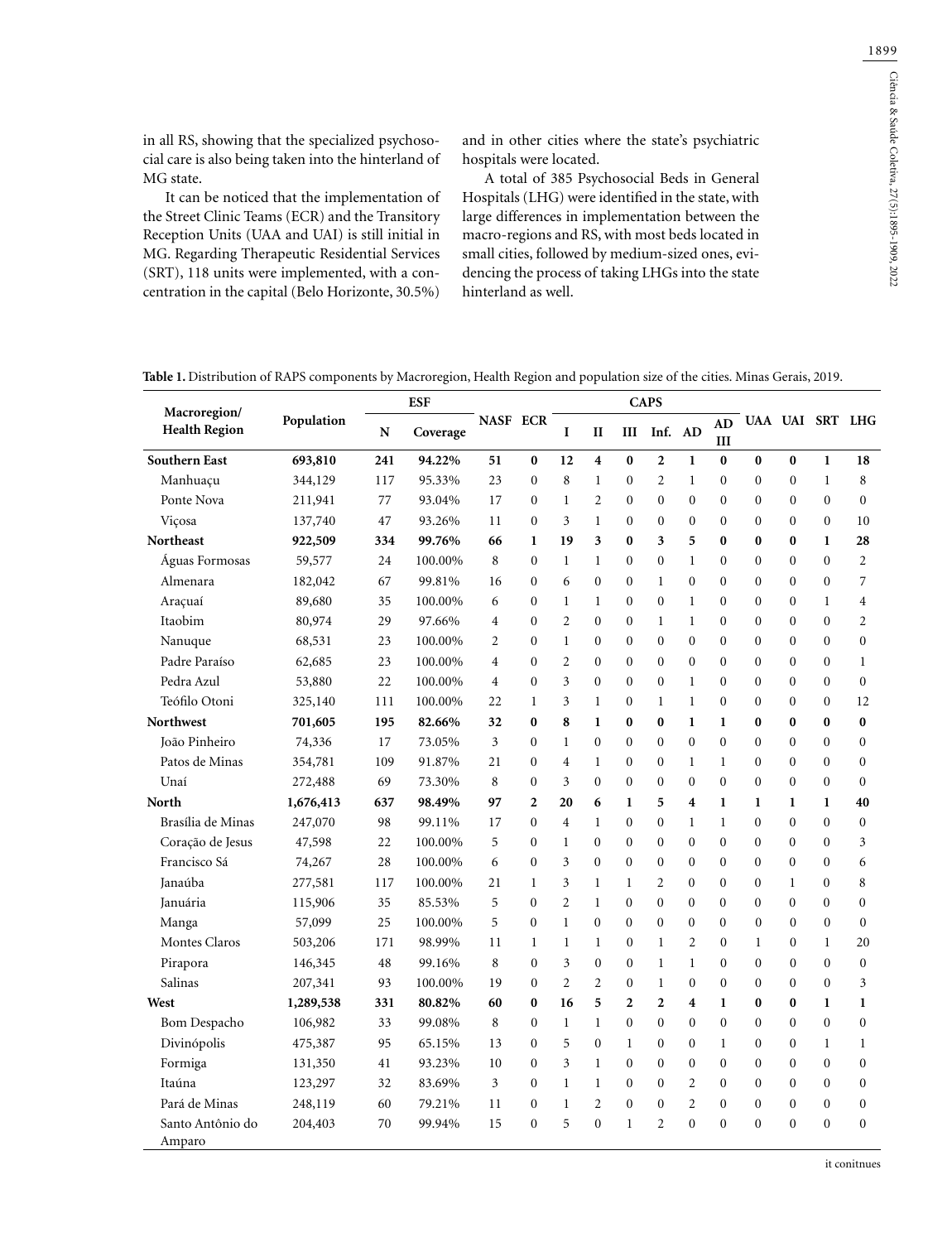| Macroregion/                    |                                 |       | <b>ESF</b> |                |                  | <b>CAPS</b>      |                  |                  |                  |                  |                  |                  |                  |                  |                  |
|---------------------------------|---------------------------------|-------|------------|----------------|------------------|------------------|------------------|------------------|------------------|------------------|------------------|------------------|------------------|------------------|------------------|
| <b>Health Region</b>            | Population                      | N     | Coverage   | NASF ECR       |                  | I                | $\mathbf{I}$     | Ш                | Inf.             | AD               | <b>AD</b><br>Ш   |                  |                  | UAA UAI SRT LHG  |                  |
| Southeast                       | 1,668,069                       | 428   | 76.89%     | 85             | $\mathbf{1}$     | 21               | 4                | $\mathbf{1}$     | 3                | 3                | $\mathbf{2}$     | $\mathbf{1}$     | 0                | 29               | 71               |
| Além Paraíba                    | 57,258                          | 16    | 80.22%     | $\overline{4}$ | $\boldsymbol{0}$ | $\overline{2}$   | 0                | $\mathbf{0}$     | $\boldsymbol{0}$ | $\boldsymbol{0}$ | 0                | $\boldsymbol{0}$ | $\boldsymbol{0}$ | $\mathbf{0}$     | $\mathbf{1}$     |
| Carangola                       | 128,433                         | 43    | 98.01%     | 10             | $\mathbf{0}$     | 4                | 0                | $\mathbf{0}$     | $\mathbf{1}$     | $\mathbf{1}$     | $\boldsymbol{0}$ | 0                | 0                | $\mathbf{0}$     | 9                |
| Juiz de Fora                    | 687,734                         | 139   | 64.87%     | 18             | $\mathbf{1}$     | 3                | 2                | $\mathbf{0}$     | $\mathbf{1}$     | $\mathbf{1}$     | $\mathbf{0}$     | $\mathbf{0}$     | $\boldsymbol{0}$ | 24               | 32               |
| Leopoldina                      | 182,689                         | 51    | 88.44%     | 11             | $\boldsymbol{0}$ | 3                | 0                | 1                | $\bf{0}$         | $\mathbf{1}$     | $\boldsymbol{0}$ | $\boldsymbol{0}$ | $\boldsymbol{0}$ | 1                | 8                |
| Muriaé                          | 173,744                         | 60    | 98.59%     | 16             | $\mathbf{0}$     | 3                | 1                | $\mathbf{0}$     | $\boldsymbol{0}$ | $\boldsymbol{0}$ | 1                | 1                | $\boldsymbol{0}$ | $\mathbf{0}$     | 8                |
| Santos Dumont                   | 50,757                          | 15    | 89.84%     | $\mathbf{0}$   | $\mathbf{0}$     | 1                | $\mathbf{0}$     | $\mathbf{0}$     | $\boldsymbol{0}$ | $\mathbf{0}$     | $\mathbf{0}$     | $\boldsymbol{0}$ | 0                | $\mathbf{0}$     | 0                |
| São João<br>Nepomuceno          | 72,807                          | 22    | 85.48%     | 5              | $\mathbf{0}$     | $\mathbf{1}$     | $\overline{0}$   | $\mathbf{0}$     | $\mathbf{0}$     | $\mathbf{0}$     | $\mathbf{0}$     | $\mathbf{0}$     | $\overline{0}$   | $\mathbf{0}$     | $\mathbf{0}$     |
| Ubá                             | 314,647                         | 82    | 71.20%     | 21             | 0                | 4                | $\mathbf{1}$     | $\bf{0}$         | $\mathbf{1}$     | $\boldsymbol{0}$ | 1                | $\boldsymbol{0}$ | 0                | 4                | 13               |
| South                           | 2,779,095                       | 705   | 77.38%     | 114            | 4                | 26               | 12               | $\bf{0}$         | 3                | 8                | 1                | $\bf{0}$         | 2                | 9                | 44               |
| Alfenas                         | 322,017                         | 82    | 83.04%     | 11             | $\mathbf{0}$     | 3                | 0                | $\mathbf{0}$     | $\boldsymbol{0}$ | $\boldsymbol{0}$ | $\mathbf{0}$     | $\boldsymbol{0}$ | 0                | 7                | $\boldsymbol{0}$ |
| Guaxupé                         | 161,041                         | 46    | 85.03%     | 6              | $\mathbf{0}$     | 2                | 0                | $\mathbf{0}$     | $\boldsymbol{0}$ | $\boldsymbol{0}$ | $\mathbf{0}$     | $\mathbf{0}$     | $\boldsymbol{0}$ | $\mathbf{0}$     | 0                |
| Itajubá                         | 194,918                         | 48    | 75.00%     | 9              | $\mathbf{0}$     | 1                | 2                | $\mathbf{0}$     | $\boldsymbol{0}$ | $\boldsymbol{0}$ | $\mathbf{0}$     | $\bf{0}$         | $\boldsymbol{0}$ | $\mathbf{0}$     | 0                |
| Lavras                          | 183,347                         | 39    | 66.40%     | 4              | $\mathbf{0}$     | $\mathbf{1}$     | 2                | $\mathbf{0}$     | $\boldsymbol{0}$ | $\mathbf{1}$     | $\mathbf{0}$     | $\mathbf{0}$     | $\mathbf{0}$     | 2                | 0                |
| Passos                          | 291,393                         | 79    | 82.69%     | 20             | 1                | 2                | 2                | $\overline{0}$   | $\boldsymbol{0}$ | 2                | $\boldsymbol{0}$ | $\boldsymbol{0}$ | $\mathbf{0}$     | $\mathbf{0}$     | 2                |
| Poços de Caldas                 | 233,732                         | 48    | 68.79%     | 9              | $\mathbf{1}$     | 1                | $\mathbf{1}$     | $\mathbf{0}$     | $\boldsymbol{0}$ | $\mathbf{1}$     | $\mathbf{0}$     | $\boldsymbol{0}$ | 1                | $\mathbf{0}$     | 8                |
| Pouso Alegre                    | 546,879                         | 143   | 77.36%     | 16             | 1                | 5                | $\mathbf{1}$     | $\mathbf{0}$     | $\boldsymbol{0}$ | $\mathbf{1}$     | $\mathbf{0}$     | $\bf{0}$         | $\boldsymbol{0}$ | $\mathbf{0}$     | 15               |
| São Lourenço                    | 262,449                         | 86    | 91.02%     | 20             | $\mathbf{1}$     | 5                | $\mathbf{1}$     | $\overline{0}$   | $\mathbf{1}$     | $\mathbf{0}$     | $\mathbf{1}$     | $\mathbf{0}$     | $\mathbf{1}$     | $\mathbf{0}$     | 5                |
| São Sebastião do<br>Paraíso     | 125,578                         | 39    | 92.73%     | 8              | 0                | 1                | $\mathbf{1}$     | $\mathbf{0}$     | $\mathbf{1}$     | 1                | $\mathbf{0}$     | $\boldsymbol{0}$ | $\boldsymbol{0}$ | $\mathbf{0}$     | 1                |
| Três Corações                   | 132,728                         | 33    | 79.53%     | 4              | 0                | $\mathbf{1}$     | 1                | $\boldsymbol{0}$ | $\boldsymbol{0}$ | $\mathbf{1}$     | $\boldsymbol{0}$ | $\boldsymbol{0}$ | $\boldsymbol{0}$ | $\boldsymbol{0}$ | $\mathbf{1}$     |
| Três Pontas                     | 125,199                         | 25    | 58.68%     | 5              | $\mathbf{0}$     | $\mathbf{1}$     | $\mathbf{1}$     | $\mathbf{0}$     | $\boldsymbol{0}$ | $\boldsymbol{0}$ | $\boldsymbol{0}$ | $\bf{0}$         | $\boldsymbol{0}$ | $\mathbf{0}$     | 12               |
| Varginha                        | 199,814                         | 37    | 59.62%     | $\overline{2}$ | $\mathbf{0}$     | 3                | $\mathbf{0}$     | $\mathbf{0}$     | $\mathbf{1}$     | $\mathbf{1}$     | $\boldsymbol{0}$ | $\mathbf{0}$     | $\boldsymbol{0}$ | $\mathbf{0}$     | $\mathbf{0}$     |
| Northern Triangle               | 1,294,816                       | 222   | 56.87%     | 36             | 1                | 6                | 5                | 1                | 1                | 1                | $\overline{2}$   | 0                | 1                | $\bf{0}$         | 50               |
| Ituiutaba                       | 194,570                         | 41    | 63.51%     | 7              | $\mathbf{0}$     | $\mathbf{1}$     | $\mathbf{1}$     | $\mathbf{0}$     | $\boldsymbol{0}$ | $\mathbf{0}$     | $\mathbf{0}$     | $\mathbf{0}$     | $\mathbf{0}$     | $\mathbf{0}$     | $\mathbf{0}$     |
| Patrocínio                      | 194,398                         | 49    | 84.79%     | 11             | $\boldsymbol{0}$ | 2                | 1                | $\mathbf{0}$     | $\boldsymbol{0}$ | $\boldsymbol{0}$ | 1                | 0                | $\boldsymbol{0}$ | $\mathbf{0}$     | 15               |
| Uberlândia                      | 905,848                         | 132   | 49.45%     | 18             | $\mathbf{1}$     | 3                | 3                | 1                | $\mathbf{1}$     | $\mathbf{1}$     | 1                | $\boldsymbol{0}$ | $\mathbf{1}$     | $\mathbf{0}$     | 35               |
| Southern Triangle               | 781,789                         | 139   | 59.79%     | 23             | 1                | 4                | 4                | $\bf{0}$         | $\mathbf{2}$     | 3                | 0                | 0                | 0                | 1                | 6                |
| Araxá                           | 187,136                         | 36    | 63.86%     | 5              | $\mathbf{0}$     | $\mathbf{1}$     | $\mathbf{1}$     | $\Omega$         | $\mathbf{1}$     | $\mathbf{1}$     | $\mathbf{0}$     | $\mathbf{0}$     | $\boldsymbol{0}$ | $\mathbf{0}$     | $\mathbf{0}$     |
| Frutal                          | 179,694                         | 34    | 64.88%     | 8              | $\boldsymbol{0}$ | 1                | 1                | $\mathbf{0}$     | $\bf{0}$         | 1                | $\mathbf{0}$     | 0                | $\boldsymbol{0}$ | $\mathbf{0}$     | $\boldsymbol{0}$ |
| Uberaba                         | 414,959                         | 69    | 55.74%     | 10             | 1                | 2                | 2                | $\mathbf{0}$     | $\mathbf{1}$     | $\mathbf{1}$     | $\mathbf{0}$     | $\mathbf{0}$     | $\boldsymbol{0}$ | $\mathbf{1}$     | 6                |
| <b>Minas Gerais</b>             | 21,040,662                      | 5,594 | 78.97%     | 958            | 18               | 176              | 71               | 19               | 45               | 47               | 11               | 4                | 6                | 118              | 385              |
| Population Size of Cities of MG |                                 |       |            |                |                  |                  |                  |                  |                  |                  |                  |                  |                  |                  |                  |
| Capital                         | 2,501,576                       | 613   | 76.57%     | 95             | $\overline{4}$   | $\boldsymbol{0}$ | $\boldsymbol{0}$ | 9                | $\overline{4}$   | $\boldsymbol{0}$ | $\overline{c}$   | $\mathbf{1}$     | $\mathbf{1}$     | 36               | 10               |
| Hinterland                      | ${\rm PP}$<br>8,631,633         | 2,977 | 93.36%     | 670            | $\mathbf{1}$     | 161              | 11               | $\mathbf{1}$     | 11               | 11               | $\overline{c}$   | 3                | $\overline{c}$   | 20               | 200              |
|                                 | MPP<br>2.832.805                | 653   | 77.72%     | $70\,$         | $\mathbf{1}$     | 13               | $27\,$           | 2                | 10               | 16               | $\mathbf{1}$     | $\boldsymbol{0}$ | $\mathbf{1}$     | 1                | 53               |
|                                 | ${\rm MP}$<br>1.941.838         | 364   | 64.25%     | 40             | $\overline{4}$   | $\mathbf{1}$     | 14               | $\mathbf{1}$     | 9                | 11               | 2                | $\boldsymbol{0}$ | $\mathbf{1}$     | 34               | 41               |
|                                 | MGP<br>3.226.183                | 686   | 66.98%     | 61             | 6                | $\mathbf{1}$     | 14               | 4                | 8                | 7                | 3                | $\boldsymbol{0}$ | $\mathbf{1}$     | 3                | 39               |
|                                 | $\mbox{G}\mbox{P}$<br>1.906.627 | 301   | 54.10%     | 22             | 2                | $\boldsymbol{0}$ | 5                | 2                | 3                | 2                | $\mathbf{1}$     | $\boldsymbol{0}$ | 0                | 24               | 42               |

**Table 1.** Distribution of RAPS components by Macroregion, Health Region and population size of the cities. Minas Gerais, 2019.

ESF: Family Health Strategy, NASF: Expanded Family Health Center, ECR: Street Clinic Team, CAPS: Psychosocial Care Center, UAA: Transitory Reception Units for adults, UAI: Transitory Reception Unit for child - youth, SRT: Therapeutic Residential Service, LHG: Psychosocial Beds in General Hospital; PP: small size - up to 50.000 hab.; MPP: small medium size - 50.000-100.000 hab.; MP: medium size - 100.000-300.000 hab.; MGP: medium large size - 300.000- 500.000 hab.; GP: large size - over 500.000 hab.

Source: Authors.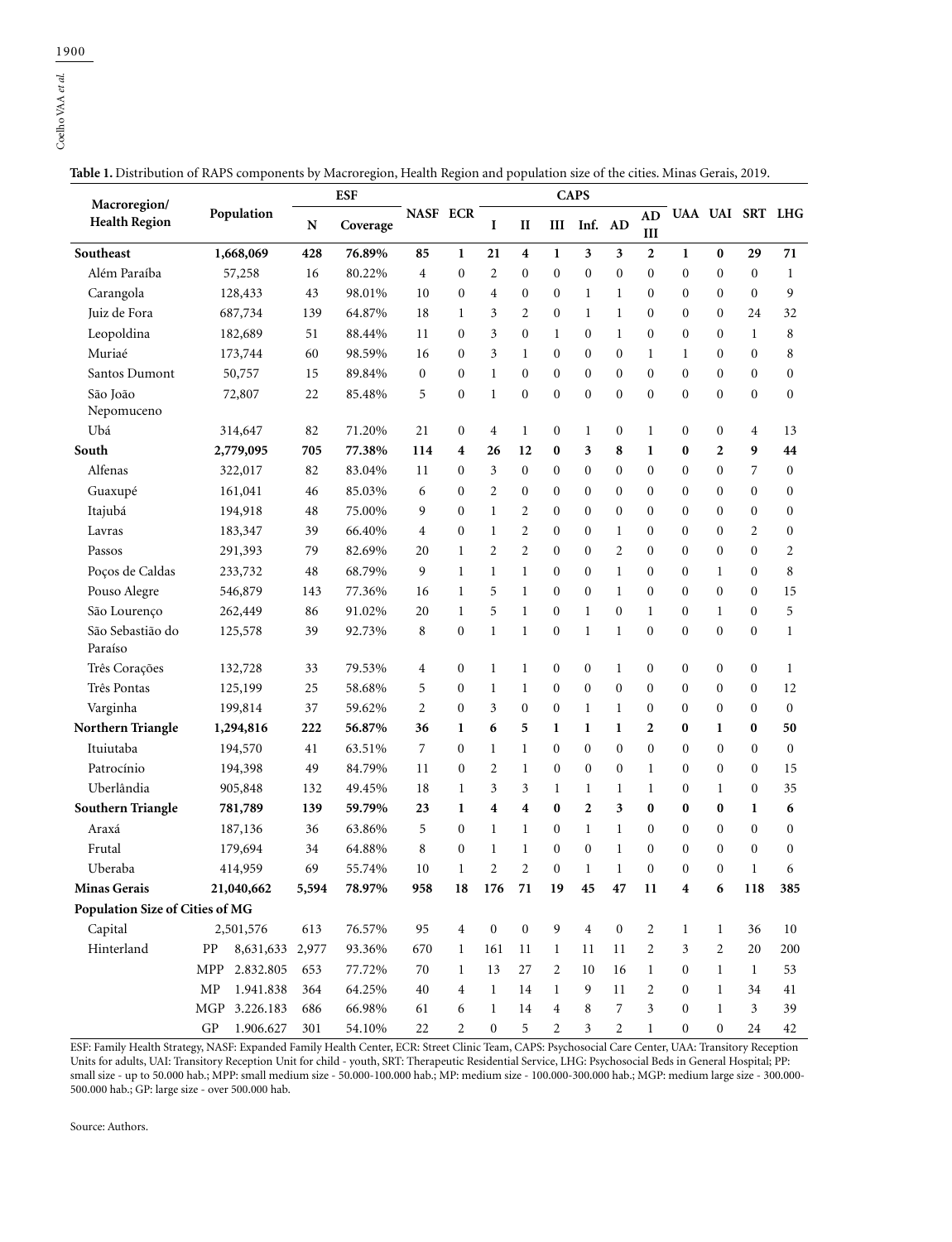1901

Table 2 presents the summary of indicators generated by macro-regions and RS as well as the distribution of RS according to the typology proposed by Viana *et al*. 23. As the indicators were built taking into account the coverage stipulated by the MS, values greater than or equal to 1 indicate that the region has a quantity of services as determined by federal regulations. Statistically, it was found that there is a difference between the values of all indicators, according to the health macro-regions (Table 3), demonstrating a heterogeneity in the implementation of RAPS services in MG. The Principal Component Analysis (PCA) showed that iRAPS can be used as a composite representative of the other indices, that is,

the macro-regions and RS of MG are better represented by this single indicator, which validates it.

It is observed that the macro-regions Jequitinhonha, Eastern part of the South, Northeast and North stand out with the best indicators in the state, despite having most of their RS classified in Group 1 and, therefore, presenting lower socioeconomic status and less offer of general health care services. The Jequitinhonha region also stands out for being the only macro-region of MG that has an iLHG greater than 1. In this sense, it is observed that this component of RAPS is the one with the worst implantation in MG and that the Northwest macro-region, which has 700,000 inhab., does not have LHG.

**Table 2.** Indicators and Groups by Macroregion and Health region. Minas Gerais, 2019.

| 0.74<br>0.89<br>1.18<br>0.23<br>Jequitinhonha<br>1.31<br>1.35<br>1.09<br>1.19<br>Center<br>0.76<br>0.99<br>Belo<br>5<br>Diamantina<br>0.73<br>1.00<br>0.96<br>0.09<br>0.69<br>0.98<br>1.01<br>0.88<br>0.94<br>0.95<br>$\mathbf{1}$<br>Horizonte/<br>Nova Lima/<br>Caeté<br>Betim<br>3<br>0.74<br>0.73<br>1.39<br>0.75<br>Minas Novas/<br>1.71<br>2.00<br>1.29<br>0.13<br>1.00<br>1.50<br>$\mathbf{1}$<br>Turmalina/<br>Capelinha<br>0.70<br>0.64<br>1.03<br>0.26<br>0.66<br>$\overline{4}$<br>East<br>1.36<br>0.39<br>0.94<br>Contagem<br>0.83<br>1.17<br>Curvelo<br>0.88<br>1.08<br>Caratinga<br>1.18<br>0.62<br>0.94<br>$\overline{2}$<br>0.94<br>1.29<br>2.47<br>0.00<br>1.18<br>$\mathbf{1}$<br>Guanhães<br>0.93<br>1.30<br>0.20<br>0.92<br>$\mathbf{1}$<br>Coronel<br>0.64<br>1.30<br>0.00<br>0.65<br>3<br>1.26<br>0.66<br>Fabriciano/<br>Timóteo<br>Itabira<br>0.93<br>0.86<br>1.91<br>0.58<br>1.07<br>$\overline{4}$<br>Governador<br>0.84<br>0.82<br>0.54<br>0.89<br>3<br>1.37<br>Valadares<br>0.70<br>0.32<br>1.08<br>0.17<br>0.57<br>3<br>Ipatinga<br>1.05<br>0.96<br>0.61<br>0.85<br>3<br>João<br>0.77<br>Monlevade<br>Ouro Preto<br>0.86<br>0.00<br>0.67<br>3.24<br>1.24<br>1.50<br>$\overline{4}$<br>Mantena<br>1.00<br>1.68<br>2.86<br>1.38<br>$\mathbf{1}$<br>3<br>Sete Lagoas<br>0.74<br>1.03<br>0.79<br>0.82<br>Resplendor<br>0.96<br>1.24<br>2.24<br>1.29<br>0.72<br>1.43<br>$\mathbf{1}$<br>3<br>Vespasiano<br>0.75<br>0.69<br>2.31<br>0.94<br>Santa Maria do<br>0.94<br>1.48<br>0.94<br>0.00<br>1.33<br>0.00<br>$\mathbf{1}$<br>Suaçuí/São João<br>Evangelista<br><b>Central South</b><br>Northeast<br>0.82<br>1.59<br>1.00<br>2.22<br>0.70<br>1.35<br>1.13<br>0.64<br>1.04<br>1.48<br>Barbacena<br>0.75<br>1.29<br>1.47<br>1.35<br>1.22<br>3<br>Águas<br>4.20<br>0.77<br>1.88<br>1.00<br>1.56<br>$\mathbf{1}$<br>Formosas<br>Conselheiro<br>0.85<br>1.24<br>1.94<br>0.52<br>1.13<br>3<br>1.00<br>1.71<br>2.20<br>0.88<br>1.45<br>$\mathbf{1}$<br>Almenara<br>Lafaiete/<br>Congonhas<br>3<br>São João del<br>0.85<br>0.83<br>1.25<br>0.10<br>0.76<br>1.00<br>1.50<br>2.79<br>1.03<br>1.58<br>$\mathbf{1}$<br>Araçuaí<br>Rei<br><b>Eastern South</b><br>1.87<br>Itaobim<br>3.70<br>0.57<br>1.64<br>0.94<br>1.34<br>0.60<br>1.19<br>0.98<br>1.32<br>$\mathbf{1}$<br>0.95<br>1.40<br>2.32<br>1.30<br>$\mathbf{1}$<br>0.65<br>0.73<br>0.00<br>0.60<br>$\overline{2}$<br>Manhuaçu<br>0.53<br>Nanuque<br>1.00<br>Ponte Nova<br>0.93<br>Padre Paraíso<br>1.71<br>0.37<br>1.17<br>1.17<br>1.18<br>0.00<br>0.82<br>$\mathbf{1}$<br>1.00<br>1.60<br>$\mathbf{1}$<br>0.93<br>1.82<br>3<br>Pedra Azul<br>1.98<br>4.64<br>1.91<br>Viçosa<br>1.45<br>1.67<br>1.47<br>1.00<br>0.00<br>$\mathbf 1$ | Macroregion/<br><b>Health Region</b> | iESF | iNASF iCAPS iLHG iRAPS Group |  | Macroregion/<br><b>Health Region</b> | iESF | iNASF iCAPS iLHG iRAPS Group |  |  |
|--------------------------------------------------------------------------------------------------------------------------------------------------------------------------------------------------------------------------------------------------------------------------------------------------------------------------------------------------------------------------------------------------------------------------------------------------------------------------------------------------------------------------------------------------------------------------------------------------------------------------------------------------------------------------------------------------------------------------------------------------------------------------------------------------------------------------------------------------------------------------------------------------------------------------------------------------------------------------------------------------------------------------------------------------------------------------------------------------------------------------------------------------------------------------------------------------------------------------------------------------------------------------------------------------------------------------------------------------------------------------------------------------------------------------------------------------------------------------------------------------------------------------------------------------------------------------------------------------------------------------------------------------------------------------------------------------------------------------------------------------------------------------------------------------------------------------------------------------------------------------------------------------------------------------------------------------------------------------------------------------------------------------------------------------------------------------------------------------------------------------------------------------------------------------------------------------------------------------------------------------------------------------------------------------------------------------------------------------------------------------------------------------------------------------------------------------------------------------------------------------------------------------------------------------------------------------------------------------------------------------------------------------------------------------------------------------------|--------------------------------------|------|------------------------------|--|--------------------------------------|------|------------------------------|--|--|
|                                                                                                                                                                                                                                                                                                                                                                                                                                                                                                                                                                                                                                                                                                                                                                                                                                                                                                                                                                                                                                                                                                                                                                                                                                                                                                                                                                                                                                                                                                                                                                                                                                                                                                                                                                                                                                                                                                                                                                                                                                                                                                                                                                                                                                                                                                                                                                                                                                                                                                                                                                                                                                                                                                        |                                      |      |                              |  |                                      |      |                              |  |  |
|                                                                                                                                                                                                                                                                                                                                                                                                                                                                                                                                                                                                                                                                                                                                                                                                                                                                                                                                                                                                                                                                                                                                                                                                                                                                                                                                                                                                                                                                                                                                                                                                                                                                                                                                                                                                                                                                                                                                                                                                                                                                                                                                                                                                                                                                                                                                                                                                                                                                                                                                                                                                                                                                                                        |                                      |      |                              |  |                                      |      |                              |  |  |
|                                                                                                                                                                                                                                                                                                                                                                                                                                                                                                                                                                                                                                                                                                                                                                                                                                                                                                                                                                                                                                                                                                                                                                                                                                                                                                                                                                                                                                                                                                                                                                                                                                                                                                                                                                                                                                                                                                                                                                                                                                                                                                                                                                                                                                                                                                                                                                                                                                                                                                                                                                                                                                                                                                        |                                      |      |                              |  |                                      |      |                              |  |  |
|                                                                                                                                                                                                                                                                                                                                                                                                                                                                                                                                                                                                                                                                                                                                                                                                                                                                                                                                                                                                                                                                                                                                                                                                                                                                                                                                                                                                                                                                                                                                                                                                                                                                                                                                                                                                                                                                                                                                                                                                                                                                                                                                                                                                                                                                                                                                                                                                                                                                                                                                                                                                                                                                                                        |                                      |      |                              |  |                                      |      |                              |  |  |
|                                                                                                                                                                                                                                                                                                                                                                                                                                                                                                                                                                                                                                                                                                                                                                                                                                                                                                                                                                                                                                                                                                                                                                                                                                                                                                                                                                                                                                                                                                                                                                                                                                                                                                                                                                                                                                                                                                                                                                                                                                                                                                                                                                                                                                                                                                                                                                                                                                                                                                                                                                                                                                                                                                        |                                      |      |                              |  |                                      |      |                              |  |  |
|                                                                                                                                                                                                                                                                                                                                                                                                                                                                                                                                                                                                                                                                                                                                                                                                                                                                                                                                                                                                                                                                                                                                                                                                                                                                                                                                                                                                                                                                                                                                                                                                                                                                                                                                                                                                                                                                                                                                                                                                                                                                                                                                                                                                                                                                                                                                                                                                                                                                                                                                                                                                                                                                                                        |                                      |      |                              |  |                                      |      |                              |  |  |
|                                                                                                                                                                                                                                                                                                                                                                                                                                                                                                                                                                                                                                                                                                                                                                                                                                                                                                                                                                                                                                                                                                                                                                                                                                                                                                                                                                                                                                                                                                                                                                                                                                                                                                                                                                                                                                                                                                                                                                                                                                                                                                                                                                                                                                                                                                                                                                                                                                                                                                                                                                                                                                                                                                        |                                      |      |                              |  |                                      |      |                              |  |  |
|                                                                                                                                                                                                                                                                                                                                                                                                                                                                                                                                                                                                                                                                                                                                                                                                                                                                                                                                                                                                                                                                                                                                                                                                                                                                                                                                                                                                                                                                                                                                                                                                                                                                                                                                                                                                                                                                                                                                                                                                                                                                                                                                                                                                                                                                                                                                                                                                                                                                                                                                                                                                                                                                                                        |                                      |      |                              |  |                                      |      |                              |  |  |
|                                                                                                                                                                                                                                                                                                                                                                                                                                                                                                                                                                                                                                                                                                                                                                                                                                                                                                                                                                                                                                                                                                                                                                                                                                                                                                                                                                                                                                                                                                                                                                                                                                                                                                                                                                                                                                                                                                                                                                                                                                                                                                                                                                                                                                                                                                                                                                                                                                                                                                                                                                                                                                                                                                        |                                      |      |                              |  |                                      |      |                              |  |  |
|                                                                                                                                                                                                                                                                                                                                                                                                                                                                                                                                                                                                                                                                                                                                                                                                                                                                                                                                                                                                                                                                                                                                                                                                                                                                                                                                                                                                                                                                                                                                                                                                                                                                                                                                                                                                                                                                                                                                                                                                                                                                                                                                                                                                                                                                                                                                                                                                                                                                                                                                                                                                                                                                                                        |                                      |      |                              |  |                                      |      |                              |  |  |
|                                                                                                                                                                                                                                                                                                                                                                                                                                                                                                                                                                                                                                                                                                                                                                                                                                                                                                                                                                                                                                                                                                                                                                                                                                                                                                                                                                                                                                                                                                                                                                                                                                                                                                                                                                                                                                                                                                                                                                                                                                                                                                                                                                                                                                                                                                                                                                                                                                                                                                                                                                                                                                                                                                        |                                      |      |                              |  |                                      |      |                              |  |  |
|                                                                                                                                                                                                                                                                                                                                                                                                                                                                                                                                                                                                                                                                                                                                                                                                                                                                                                                                                                                                                                                                                                                                                                                                                                                                                                                                                                                                                                                                                                                                                                                                                                                                                                                                                                                                                                                                                                                                                                                                                                                                                                                                                                                                                                                                                                                                                                                                                                                                                                                                                                                                                                                                                                        |                                      |      |                              |  |                                      |      |                              |  |  |
|                                                                                                                                                                                                                                                                                                                                                                                                                                                                                                                                                                                                                                                                                                                                                                                                                                                                                                                                                                                                                                                                                                                                                                                                                                                                                                                                                                                                                                                                                                                                                                                                                                                                                                                                                                                                                                                                                                                                                                                                                                                                                                                                                                                                                                                                                                                                                                                                                                                                                                                                                                                                                                                                                                        |                                      |      |                              |  |                                      |      |                              |  |  |
|                                                                                                                                                                                                                                                                                                                                                                                                                                                                                                                                                                                                                                                                                                                                                                                                                                                                                                                                                                                                                                                                                                                                                                                                                                                                                                                                                                                                                                                                                                                                                                                                                                                                                                                                                                                                                                                                                                                                                                                                                                                                                                                                                                                                                                                                                                                                                                                                                                                                                                                                                                                                                                                                                                        |                                      |      |                              |  |                                      |      |                              |  |  |
|                                                                                                                                                                                                                                                                                                                                                                                                                                                                                                                                                                                                                                                                                                                                                                                                                                                                                                                                                                                                                                                                                                                                                                                                                                                                                                                                                                                                                                                                                                                                                                                                                                                                                                                                                                                                                                                                                                                                                                                                                                                                                                                                                                                                                                                                                                                                                                                                                                                                                                                                                                                                                                                                                                        |                                      |      |                              |  |                                      |      |                              |  |  |
|                                                                                                                                                                                                                                                                                                                                                                                                                                                                                                                                                                                                                                                                                                                                                                                                                                                                                                                                                                                                                                                                                                                                                                                                                                                                                                                                                                                                                                                                                                                                                                                                                                                                                                                                                                                                                                                                                                                                                                                                                                                                                                                                                                                                                                                                                                                                                                                                                                                                                                                                                                                                                                                                                                        |                                      |      |                              |  |                                      |      |                              |  |  |
|                                                                                                                                                                                                                                                                                                                                                                                                                                                                                                                                                                                                                                                                                                                                                                                                                                                                                                                                                                                                                                                                                                                                                                                                                                                                                                                                                                                                                                                                                                                                                                                                                                                                                                                                                                                                                                                                                                                                                                                                                                                                                                                                                                                                                                                                                                                                                                                                                                                                                                                                                                                                                                                                                                        |                                      |      |                              |  |                                      |      |                              |  |  |
|                                                                                                                                                                                                                                                                                                                                                                                                                                                                                                                                                                                                                                                                                                                                                                                                                                                                                                                                                                                                                                                                                                                                                                                                                                                                                                                                                                                                                                                                                                                                                                                                                                                                                                                                                                                                                                                                                                                                                                                                                                                                                                                                                                                                                                                                                                                                                                                                                                                                                                                                                                                                                                                                                                        |                                      |      |                              |  |                                      |      |                              |  |  |
|                                                                                                                                                                                                                                                                                                                                                                                                                                                                                                                                                                                                                                                                                                                                                                                                                                                                                                                                                                                                                                                                                                                                                                                                                                                                                                                                                                                                                                                                                                                                                                                                                                                                                                                                                                                                                                                                                                                                                                                                                                                                                                                                                                                                                                                                                                                                                                                                                                                                                                                                                                                                                                                                                                        |                                      |      |                              |  |                                      |      |                              |  |  |

it continues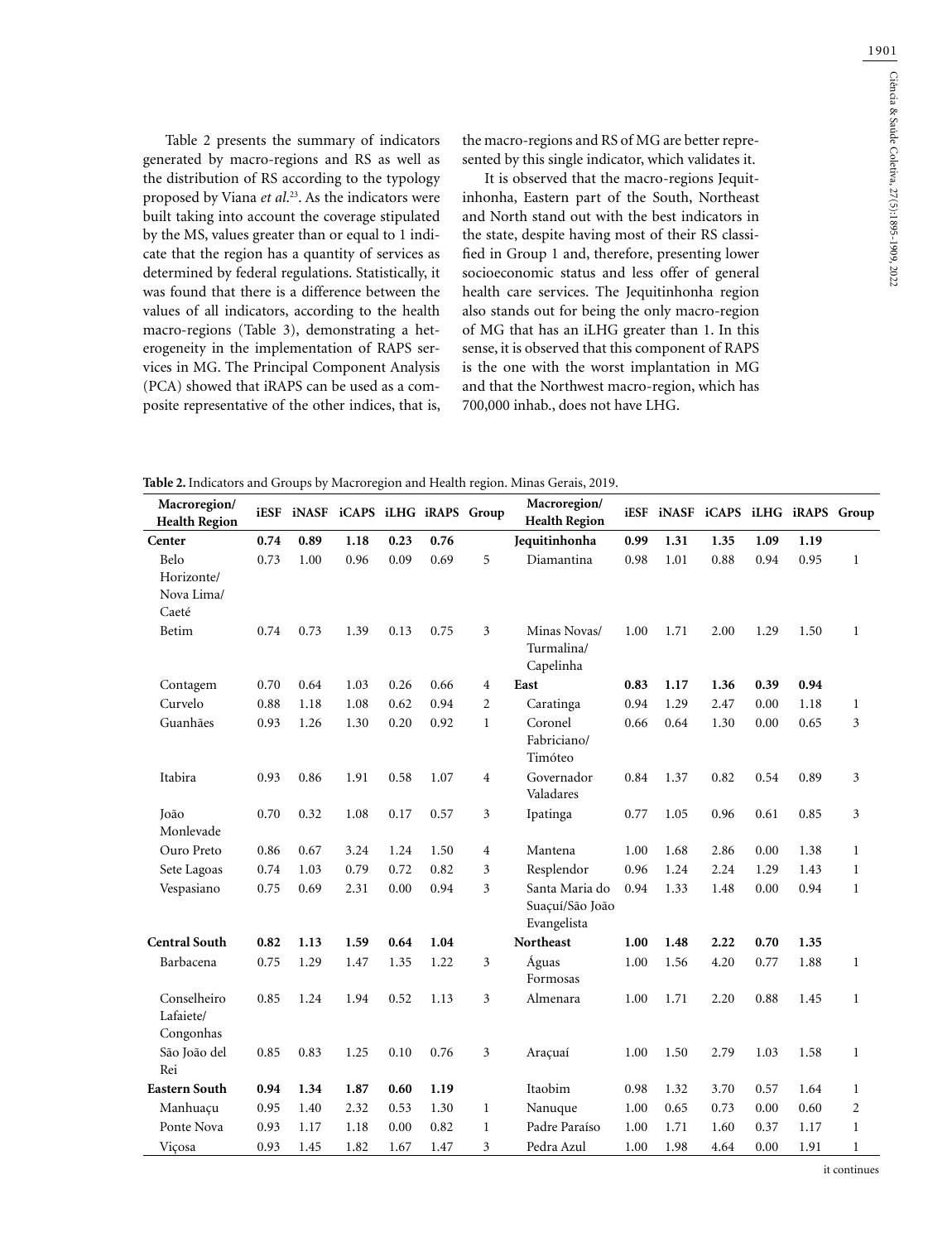| Macroregion/<br><b>Health Region</b>     |      | iESF iNASF iCAPS iLHG iRAPS Group |      |          |      |                | Macroregion/<br><b>Health Region</b>         |      |      | iESF INASF ICAPS ILHG IRAPS Group |      |      |                |
|------------------------------------------|------|-----------------------------------|------|----------|------|----------------|----------------------------------------------|------|------|-----------------------------------|------|------|----------------|
| Southeast                                | 0.77 | 0.74                              | 1.50 | 0.98     | 1.00 |                | Teófilo Otoni/<br>Malacacheta/<br>Itambacuri | 1.00 | 1.42 | 1.38                              | 0.85 | 1.16 | $\mathbf{1}$   |
| Além Paraíba                             | 0.80 | 1.02                              | 1.75 | 0.40     | 0.99 | 3              | Northwest                                    | 0.83 | 0.86 | 1.07                              | 0.00 | 0.69 |                |
| Carangola                                | 0.98 | 1.18                              | 3.11 | 1.61     | 1.72 | 1              | João Pinheiro                                | 0.73 | 0.79 | 0.67                              | 0.00 | 0.55 | 2              |
| Juiz de Fora/                            | 0.65 | 0.25                              | 0.80 | 1.07     | 0.69 | 5              | Patos de Minas                               | 0.92 | 1.12 | 1.55                              | 0.00 | 0.90 | 3              |
| Lima Duarte/<br>Bom Jardim de<br>Minas   |      |                                   |      |          |      |                |                                              |      |      |                                   |      |      |                |
| Leopoldina/<br>Cataguases                | 0.88 | 1.00                              | 2.19 | 1.01     | 1.27 | 3              | Unaí                                         | 0.73 | 0.54 | 0.55                              | 0.00 | 0.46 | 2              |
| Muriaé                                   | 0.99 | 1.87                              | 2.30 | 1.06     | 1.55 | 3              | North                                        | 0.98 | 1.18 | 1.67                              | 0.55 | 1.09 |                |
| Santos Dumont 0.90                       |      | 0.00                              | 0.99 | 0.00     | 0.47 | 3              | Brasília de<br>Minas/São<br>Francisco        | 0.99 | 1.52 | 2.23                              | 0.00 | 1.18 | $\mathbf{1}$   |
| São João<br>Nepomuceno /<br><b>Bicas</b> | 0.85 | 0.57                              | 0.69 | 0.00     | 0.53 | 3              | Coração de<br>Jesus                          | 1.00 | 1.38 | 1.05                              | 1.45 | 1.22 | $\mathbf{1}$   |
| Ubá                                      | 0.71 | 0.96                              | 1.75 | 0.95     | 1.09 | 3              | Francisco Sá                                 | 1.00 | 1.72 | 2.02                              | 1.86 | 1.65 | $\mathbf{1}$   |
| South                                    | 0.77 | 0.79                              | 1.35 | 0.36     | 0.82 |                | Janaúba/Monte<br>Azul                        | 1.00 | 1.80 | 2.16                              | 0.66 | 1.41 | $\mathbf{1}$   |
| Alfenas/<br>Machado                      | 0.83 | 0.73                              | 0.47 | 0.00     | 0.51 | 3              | Januária                                     | 0.86 | 0.89 | 1.73                              | 0.00 | 0.87 | $\mathbf{1}$   |
| Guaxupé                                  | 0.85 | 0.69                              | 0.62 | 0.00     | 0.54 | 3              | Manga                                        | 1.00 | 1.99 | 0.88                              | 0.00 | 0.97 | $\mathbf{1}$   |
| Itajubá                                  | 0.75 | 0.88                              | 1.28 | 0.00     | 0.73 | 3              | Montes Claros/<br>Bocaiúva                   | 0.99 | 0.27 | 0.89                              | 0.91 | 0.77 | 3              |
| Lavras                                   | 0.66 | 0.45                              | 1.91 | 0.00     | 0.76 | 3              | Pirapora                                     | 0.99 | 1.13 | 2.39                              | 0.00 | 1.13 | 2              |
| Passos/Piumhi                            | 0.83 | 1.23                              | 1.72 | 0.16     | 0.98 | 3              | Salinas/<br>Taiobeiras                       | 1.00 | 1.83 | 1.93                              | 0.33 | 1.27 | $\mathbf{1}$   |
| Poços de<br>Caldas                       | 0.69 | 0.94                              | 1.07 | 0.79     | 0.87 | 5              | West                                         | 0.81 | 1.02 | 1.82                              | 0.02 | 0.92 |                |
| Pouso Alegre                             | 0.77 | 0.53                              | 0.82 | 0.63     | 0.69 | 3              | Bom Despacho                                 | 0.99 | 1.55 | 1.40                              | 0.00 | 0.99 | 3              |
| São Lourenço                             | 0.91 | 1.28                              | 2.29 | 0.44     | 1.23 | 3              | Divinópolis/<br>Santo Antônio<br>do Monte    | 0.65 | 0.65 | 1.16                              | 0.05 | 0.63 | 3              |
| São Sebastião<br>do Paraíso              | 0.93 | 1.32                              | 2.79 | 0.18     | 1.30 | 3              | Formiga                                      | 0.93 | 1.42 | 1.90                              | 0.00 | 1.06 | 3              |
| Três Corações                            | 0.80 | 0.49                              | 1.88 | 0.17     | 0.84 | 3              | Itaúna                                       | 0.84 | 0.48 | 2.84                              | 0.00 | 1.04 | 3              |
| Três Pontas                              | 0.59 | 0.83                              | 1.20 | 2.20     | 1.20 | 3              | Pará de Minas                                | 0.79 | 1.08 | 1.81                              | 0.00 | 0.92 | $\overline{c}$ |
| Varginha                                 | 0.60 | 0.31                              | 1.75 | $0.00\,$ | 0.66 | 5              | Santo Antônio<br>do Amparo/<br>Campo Belo    | 1.00 | 1.59 | 2.94                              | 0.00 | 1.38 | $\mathbf{1}$   |
| Southern<br>Triangle                     | 0.60 | 0.54                              | 1.41 | 0.18     | 0.68 |                | Northern<br>Triangle                         | 0.57 | 0.62 | 1.12                              | 0.89 | 0.80 |                |
| Araxá                                    | 0.64 | 0.44                              | 1.87 | 0.00     | 0.74 | $\overline{4}$ | Ituiutaba                                    | 0.64 | 0.60 | 0.77                              | 0.00 | 0.50 | 3              |
| Frutal/Iturama                           | 0.65 | 0.56                              | 1.39 | $0.00\,$ | 0.65 | 3              | Patrocínio/<br>Monte Carmelo                 | 0.85 | 1.01 | 1.80                              | 1.77 | 1.36 | 2              |
| Uberaba                                  | 0.56 | 0.57                              | 1.20 | 0.33     | 0.67 | 5              | Uberlândia/<br>Araguari                      | 0.49 | 0.53 | 1.05                              | 0.89 | 0.74 | 5              |
| <b>Minas Gerais</b>                      | 0,79 | 0,94                              | 1,41 | 0,42     | 0,89 |                |                                              |      |      |                                   |      |      |                |

**Table 2.** Indicators and Groups by Macroregion and Health region. Minas Gerais, 2019.

Source: Authors, typology by Viana et al.<sup>23</sup>.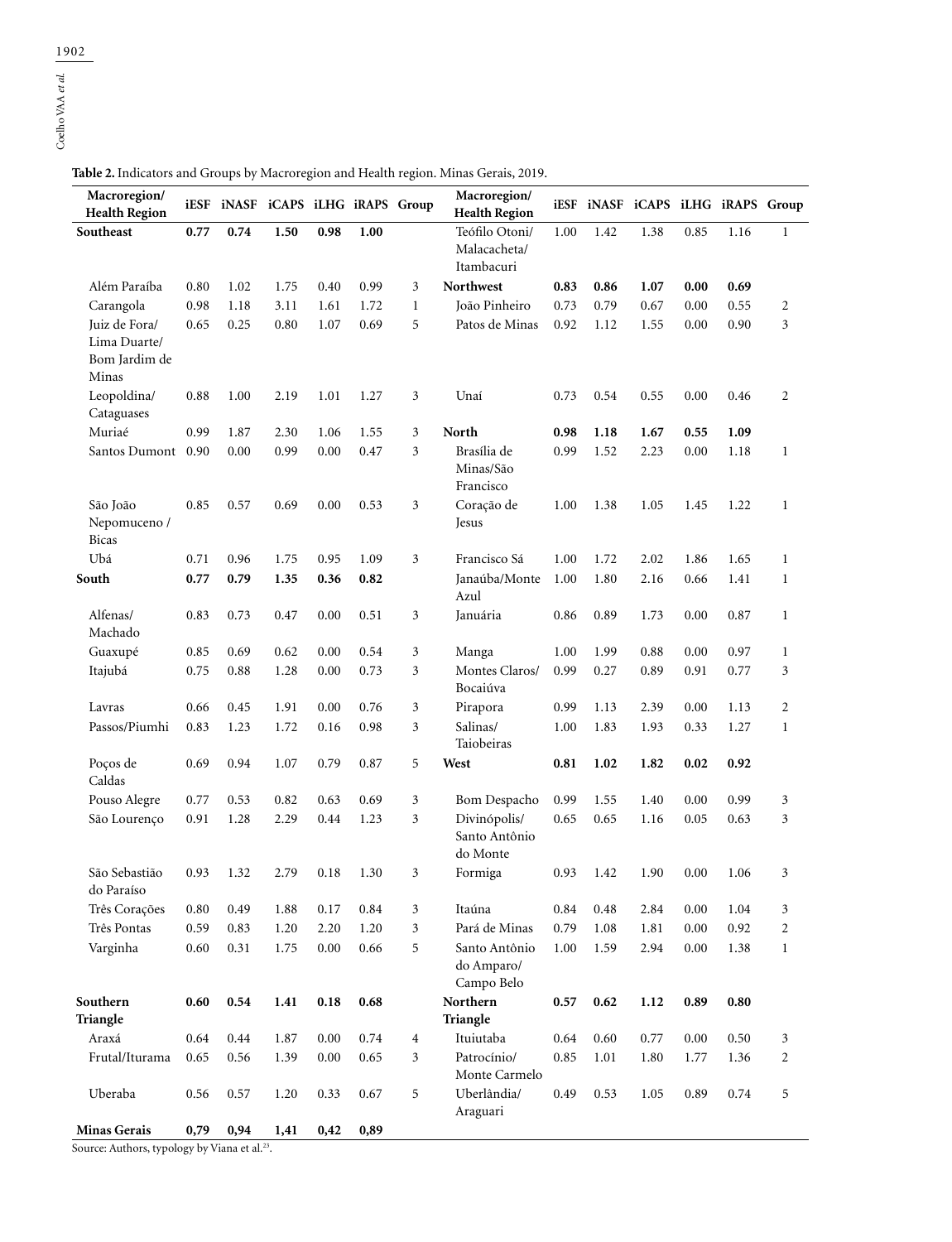1903

The Northern Triangle and Southern Triangle macro-regions, despite having RS classified as Group 3, 4 or 5, are noteworthy for having iESF and iNASF well below the index of the other macro-regions and the state, denoting a regional weakness in this point of attention of RAPS. The state NASF index was 0.94 and is close to or greater than 1 in most other macro-regions. Regarding the CAPS index, MG had an overall iCAPS of 1.41 and all macro-regions had indices above 1.

Deepening the analysis for the RS, it is observed that the iRAPS of each macro-region can represent both regional homogeneity (as in the RS of the Southern Triangle), but also a varied range of regional heterogeneity (Figure 1). In the analysis of Table 2, there is also a variation of indicators within each RS. As an example, in the Southeast macro-region, the RS in Carangola has the highest iRAPS in the state (1.72) and the RS in Santos Dumont has one of the lowest iRAPS

(0.47). Santos Dumont's RS also draws attention because it is the only one in the state to have iN- $ASF=0.$ 

Interesting data can be seen in MG in the analysis of the SR grouped by the typology of Viana *et al*. 23. The RSs in Group 1 have iRAPS statistically higher than the RSs from groups characterized by better socioeconomic conditions and health service provision. A negative statistical correlation was also observed between population density in RS and iRAPS values (Table 4).

We identified along the analysis of RAPS' attention points in the RS, that all RAPS have at least two Attention points, that is, APS (ESF or NASF), Specialized Psychosocial Care (CAPS regardless the modality), and 61% of them have three RAPS coverage points (APS, CAPS and LHG). Through statistical analyses, it was possible to see a significant relationship between iRAPS and RSs that have three or more RAPS attention points (Table 4).

**Table 3.** Kruskal & Wallis Test: indicators by health macroregions. Minas Gerais, 2019.

|                   | <b>Health Macroregions</b> |                             |        |      |                  |                     |                |       |      |             |           |                      |                      |               |
|-------------------|----------------------------|-----------------------------|--------|------|------------------|---------------------|----------------|-------|------|-------------|-----------|----------------------|----------------------|---------------|
| Indicators Center |                            | Southern Jequiti-<br>Center | nhonha | East | Eastern<br>South | Nor-<br>the-<br>ast | Nor-<br>thwest | North | West | Sou-<br>ast | the-South | Northern<br>Triangle | Southern<br>Triangle | $p-$<br>value |
| iESF              | 0.74                       | 0.82                        | 0.99   | 0.83 | 0.94             | 1.00                | 0.83           | 0.98  | 0.81 | 0.77        | 0.77      | 0.57                 | 0.60                 | 0.00          |
| iNASF             | 0.89                       | 1.13                        | 1.31   | .17  | 1.34             | 1.48                | 0.86           | 1.18  | 1.02 | 0.74        | 0.79      | 0.62                 | 0.54                 | 0.00          |
| iCAPS             | 1.18                       | 1.59                        | 1.35   | .36  | 1.87             | 2.22                | 1.07           | .67   | 1.82 | 1.50        | 1.35      | 1.12                 | 1.41                 | 0.00          |
| iLHG              | 0.23                       | 0.64                        | 1.09   | 0.39 | 0.60             | 0.70                | 0.00           | 0.55  | 0.02 | 0.98        | 0.36      | 0.89                 | 0.18                 | 0.00          |
| iRAPS             | 0.76                       | 1.04                        | 1.19   | 0.94 | 1.19             | 1.35                | 0.69           | l.09  | 0.92 | 1.00        | 0.82      | 0.80                 | 0.68                 | 0.00          |

Source: Authors.



Figure 1. iRAPS Space Distribuition in Macro regions and Health Regions in Minas Gerais, 2019.

Source: Authors.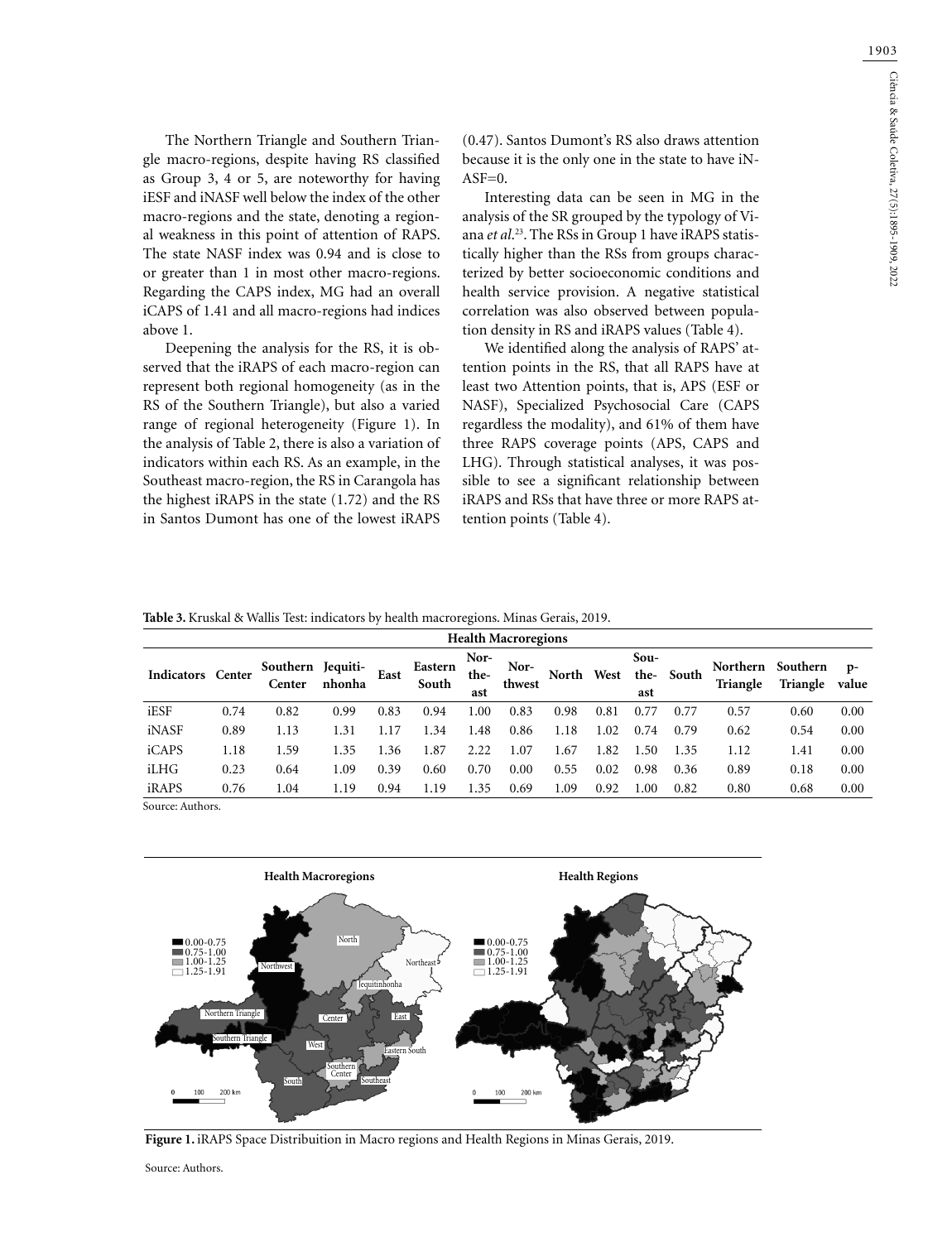In the analysis of CAPS in its various modalities, it can be seen that the 68 RS that hold, in their territory, a population greater than 70 thousand inhabitants and would meet the deployment criteria for CAPS II, CAPSi and CAPS AD, 19 (27.9%) do not have CAPS II, 38 (55.9%) do not have CAPSi and 32 (47%) do not have CAPS AD. With respect to CAPSi, two macro-regions are not covered either. In this sense, the implementation of CAPS III and CAPS AD III is even more incipient: of the 48 RS with more than 150 thousand inhabitants, only 9 (18.7%) have CAPS III and 10 (20.8%) with CAPS AD III. Even when the macro-regions that meet the CAPS III implementation criteria are analyzed, seven macro-regions that do not have it are evidenced. The same occurs in relation to CAPS ADIII: 6 macro-regions do not have it, despite their population contingent, demonstrating an obstacle to the rearguard of the crises in vast state territories.

#### **Discussion**

The regionalization of health services has been at the center of the debate approaching the reorganization of the SUS in the last decade<sup>20</sup>; however, the development of this process still faces several obstacles. Politically, the municipal autonomy, as a result of the initial administrative direction of SUS decentralization, constitutes a challenge due to the logic of negotiating political interests at the expense of regional planning, combined

with a weakness in the regulatory and financial induction of the federal government to increase its investments proportionally and equitably to the new needs for systemic strengthening of the RSs4,6,20,30-32.

Regarding the regionalization of RAPS, this process can be even more complex, given that the structuring of an integrated public and universal mental health care network, with actions ranging from care for mild mental disorders to the management of crisis, in addition to services and actions for deinstitutionalization and psychosocial reintegration, presupposes the development of refined instruments of coordination, regulation and planning $16,33$ .

It is noticed that there was an extensive implementation of RAPS services in MG, mainly in small cities, indicating the spreading of the network into the hinterland regions, as found at the national level<sup>16,17</sup>. However, despite the advances, there is a need for greater investments to make the RS work as autonomous instances of the performance of RAPS in MG, considering that it would be expected a minimum standard of three RAPS coverage points in each RS<sup>16</sup>, which does not occur in 39% of the RSs in the state.

As demonstrated internationally<sup>34</sup>, a comprehensive mental health care network must have different levels of care functioning in an articulated way. In this way, the APS functioning as an organizer of the RAS, as proposed in the Brazilian model<sup>5</sup>, plays a fundamental role in RAPS, aiming at the development of actions in a known territo-

**Table 4**. iRAPS Statistic Analysis according to Health Region Typology, RAPS Care Points in Health Regions and Populational Density of Macro regions and Health Regions. Minas Gerais, 2019.

|                                     |                               | Average                    |
|-------------------------------------|-------------------------------|----------------------------|
| iRAPS                               | Group 1                       | 1.30                       |
| Viana et al. <sup>23</sup> Typology | Group 2                       | 0.94                       |
|                                     | Group 3                       | 0.85                       |
|                                     | Group 4                       | 1.07                       |
|                                     | Group 5                       | 0.69                       |
|                                     | Kruskal-Wallis Test (p-value) | 0.000                      |
| iRAPS                               | $<$ 3 points                  | 0.87                       |
| <b>RAPS</b> Care Points             | $>=$ 3 points                 | 1.07                       |
|                                     | Kruskal-Wallis Test (p-value) | 0.016                      |
| <b>Health Regions</b>               | iRAPS                         | 1.01                       |
|                                     | Populational Density          | 38.65                      |
|                                     | Spearman's rho test (p-value) | $-0.24$ (p-value $0.000$ ) |
| Macroregions                        | iRAPS                         | 0.95                       |
|                                     | Populational Density          | 48.62                      |
|                                     | Spearman's rho test (p-value) | $-0.41$ (p-value $0.000$ ) |

Source: Authors.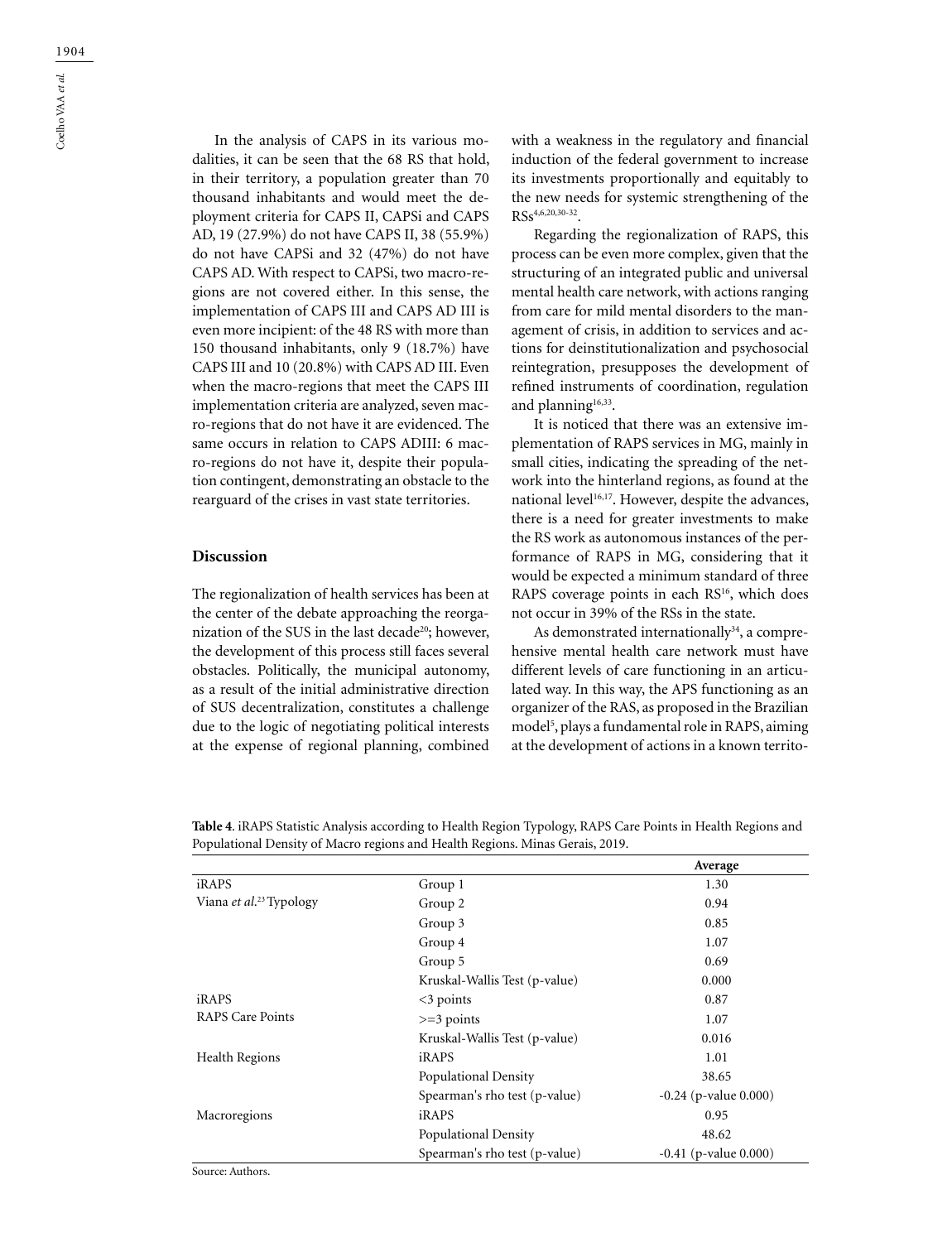ry and enabling professionals to get to know users' life history and their communitarian bonds<sup>35</sup>. It is noticed that the implementation process of APS in MG was extensive, and most of the RS in the state have ESF coverage above 70%. However, there are still RS with low ESF coverage, such as Uberaba (56%) and Uberlândia/Araguari (49%), indicating the need for greater investment in APS in these regions from state policies. Furthermore, it is known that the isolated implementation of services and teams does not guarantee the proper functioning of health equipment. Several studies indicate that APS professionals have difficulties in dealing with psychosocial demands and resistance to care for users with mental health needs, which hinders the care process<sup>35,36</sup>.

One of the strategies proposed by the MS to deal with this issue was the implementation of the NASF, which compulsorily holds a professional specialist in the mental health field, a fundamental issue especially for small cities, where quite often this specialist is the only professional with this training in the city $37$ . In this sense, NASF professionals, using devices such as matrix support<sup>36</sup>, aim to develop the proposal for Permanent Health Education<sup>38</sup> to share knowledge and increase the technical capacity of PHC professionals. However, despite the presence of the NASF in much of the state as an advance for mental health care in APS in MG, previous studies found practical difficulties in implementing this proposal, both nationally<sup>36,39</sup> and in the MG state<sup>40</sup>, linked to perpetuation from the biomedical paradigm, to the lack of vision and management support, to the resistance of NASF professionals themselves to the matrix support proposal, to the chronic lack and high turnover of human resources, among others. These weaknesses can compromise both mental health care in APS and the integration of these services with the other components of RAPS. Additionally, the MS launched, recently<sup>41</sup>, an ordinance that leaves it up to the municipal administration to select which professionals would be needed to compose the NASF team and removes the obligation to have a mental health professional, leading to a fear of continuation of the improvements already achieved.

Regarding the Street Clinics, which offer itinerant actions and care to populations with a high degree of social vulnerability and often neglected by the health services themselves $42$ , esteeming the value of singularities and opposing the asylum logic, it is noticed that 18 units in the state are insufficient to deal with the growing homeless

population, especially in large urban centers, as also observed in the national context<sup>43,44</sup>.

The increase of the number of Therapeutic Residential Services (SRT in Portuguese) in the state of MG was one of the objectives of the State Policy on Mental Health<sup>45</sup>. However, this expansion did not occur, as intended, in the period under analyses. At this point, it is also possible to infer obstacles related to the municipalization of the national health policy, as the SRTs are municipal management services, and their implementation is upon the manager's responsibility.

Regarding the specialized psychosocial care, the CAPS index shows that the state expanded its coverage from 0.958 in 2015 to 1.41 in 2019. This index was driven by small towns, as also found at the national level<sup>16,17</sup>. However, there was a low implementation of CAPS III and CAPSs aimed at specific populations in RS that would meet the population criteria for their implementation. Because CAPS III operates 24 hours a day, they can provide continuous care in the management of crises, being essential for RAPS to work without the need for a psychiatric hospital. Despite the complexity inherent to this service and its high maintenance cost<sup>18</sup>, the results found suggest that investment in the implementation of these services should be seen as a priority by public policy for better functioning of RAPS in the state. These results may also suggest a difficulty in the regional agreement for more structured services that should provide support for the population contingent stipulated by MS regulations, even if divided into different cities. In this sense, the fact that iRAPS is inversely proportional to the population density of the regions under analysis, it may conceal practical difficulties in accessing the network, given the large territorial extension of some macro-regions and even RS in MG. Furthermore, it is known that health actions are hard to be performed in rural regions or regions with low demographic densities, due to factors such as logistical inefficiencies, lack of popular participation and the difficulty of allocating and hiring human resources<sup>46</sup>. On the other hand, the lower iRAPS values in the most populous regions may suggest an overload of services in these locations.

As an alternative to hospitalizations in psychiatric hospitals<sup>47</sup>, Psychosocial Beds in General Hospitals (LHG) must be in charge of complex cases that are beyond the CAPS' capacity to provide solutions. However, it is identified that, out of a total of 767 LHG as agreed in the 2012 Action Plan<sup>48</sup>, the state of MG managed to implement 375. Despite the deficiency, it is observed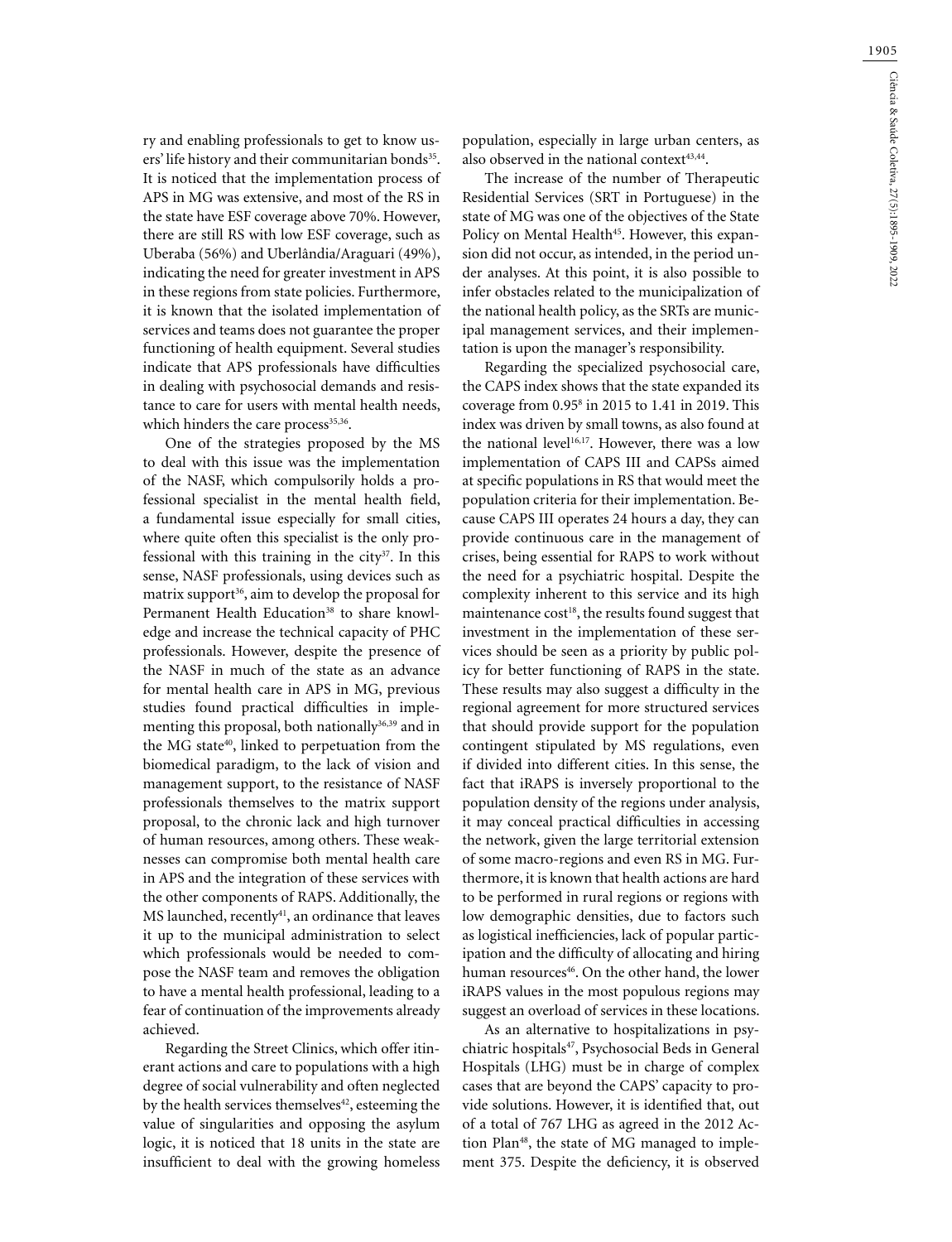that 53.3% of the LHG are located in small cities that do not count with CAPS III and that, if used properly, and in a shared way by the SRs, can favor comprehensive community care in these territories.

Regarding assistance to users with problems related to the use of alcohol or other drugs, there is a deficit in the implementation of CAPS AD and CAPS AD III in MG. These data are in agreement with the findings of Macedo *et al*. 49 who demonstrated that, in Brazil, considering the cities bearing criteria for implementation, 50.6% do not have CAPS AD and 79.1% do not have CAPS AD III. The same remark can be made for the Transitory Reception Units (UAT in Portuguese) which are services for people with needs arising from the use of alcohol or other drugs, with marked social and/or family vulnerability and with a permanence time of up to six months. Of the total 40 UAA (adult public) and 52 UAI (children and youth public) included in 201645, only 12.5% of the UAA and 13.5% of the UAI were implemented. This scenario is also consistent with the one found at the national level, in which, of the total number of cities that meet the implementation criteria, only 9.7% have this service<sup>49</sup>. Furthermore, prejudice, inexperience and little involvement of professionals from the APS and even from the NASF may still be seen towards people who use alcohol and other drugs<sup>40,49</sup>. These assertions may drive users and relatives to look for Therapeutic Communities (CT in Portuguese) $40$ , for services that, despite being included in the new national mental health policy, function contrary to the anti-asylum logic that grounded the implementation of RAPS in the country. Furthermore, many CTs do not work in accordance with current technical standards, leaving users subject to violations of their rights<sup>11,50</sup>. In MG, this fact is even more worrying, as the state government instituted, between 2012 and 2015, the *Aliança pela Vida* (Alliance for Life) program, which prioritized resources for these institutions, mostly private and religious in nature45,50, and made it difficult the implementation of other services at the time. In addition, the presence of CTs, especially in small cities, can hinder municipal investment in the implementation of other RAPS services, as municipal managers may understand CT as the main support top users $40,49$ .

In psychosocial assistance to children and adolescents, it is noteworthy that the Ministry of Health reduced the population criterion for financing the CAPSi from 200,000 inhabitants. to 70,000 in 20117 , which allowed the services to be expanded and driven towards the country hinterland. However, the implementation of these services in MG is still insufficient: 52.27% of the RSs lack coverage. This datum was also found in the national context, where, in a study on these devices, Macedo *et al*. 51 observed that they are insufficient and unevenly distributed, with the presence of many care gaps in the country, in all regions.

It is noteworthy in this study that the highest iRAPS values were found in RSs located in groups with low socioeconomic development and low service provision (Group 1), a fact that differs from that found by Macedo *et al*. 16 in the national territory, where the regions best equipped with mental health services had medium or high development and offer of health services. This result may suggest a prioritization of mental health in state policy actions.

It is considered that the created general indicator (iRAPS) is a useful tool for analyzing the structural aspect of RAPS in MG and can be reproduced in further studies, allowing comparisons over time of the implementation of the services of this network in the state or even in other Brazilian regions. It should be noted that Fernandes<sup>17</sup> also used a general index for critical analysis of RAPS services in Brazil. However, in this study, different choices were made regarding which services to include in the calculation. The inclusion of ESF coverage in the index presented here, not included in the calculation by Fernandes<sup>17</sup>, is related to its fundamental role in the regionalization of RAPS services<sup>6</sup>. On the other hand, the non-inclusion of Transitory Reception Units was based on the fact that they are services directed to larger cities that represent a very small share of the cities in the state and could, therefore, bias the calculation of the index in MG. As in the calculation by Fernandes<sup>17</sup>, the Mobile Emergency Care Services (SAMU 192 in Portuguese), Emergency Care Units (24-hour UPA) and others were not included in the calculation, as they are not specific services of RAPS. Solidarity enterprises, social cooperatives, Therapeutic Residential Services (SRT in Portuguese), Street Clinic Teams (eCR in Portuguese) and Living Centers were not included as they did not present general parameters defined for their development, making the calculation of their coverage unfeasible. Outpatient clinics and CAPS AD IV were not included, as they are part of a recent proposal and not yet consolidated<sup>52</sup>.

Regarding limitations of this study, it is known that community mental health should fo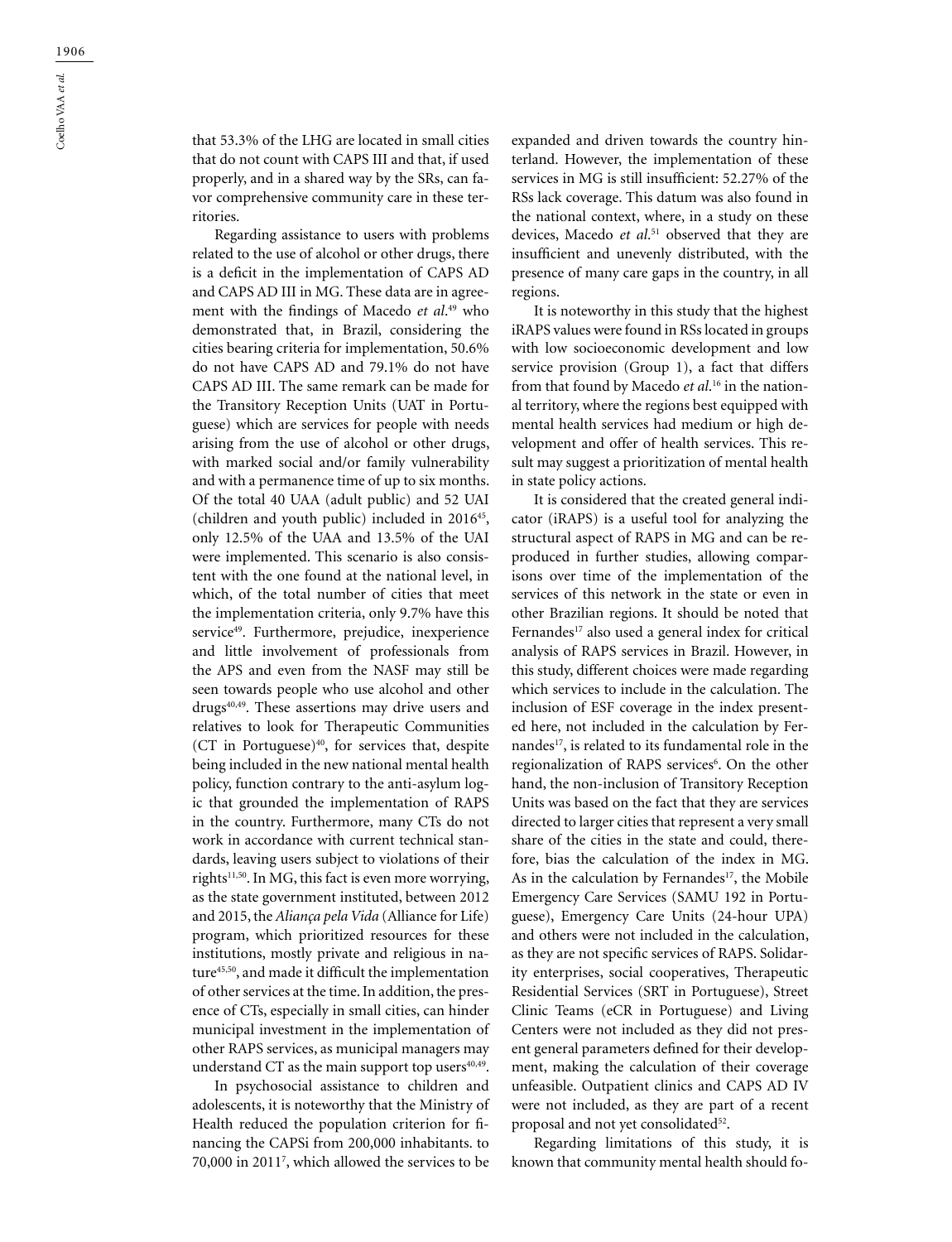cus not only on the treatment of users, but also on their potential, capabilities and aspirations<sup>34,53</sup>. Thus, the fact that the current research does not include, in the services analyzed, those that focus on user insertion and social participation, may be seen with reservations. It should also be considered that the use of indicators to analyze the implementation of RAPS services provides a panoramic view of the process. However, some caution is required when analyzing the results. As an example, it can be mentioned that the MS considers the existence of one CAPS for every 100,000 inhabitants to be adequate, and, thus, assume that, in the RS where the index is close to or greater than 1, we will have enough CAPS to serve the population, which is not always true. Even within a RS, there can be a territory with excess coverage that disguises a deficient one or even some cities that cannot benefit from the assistance due to the lack of an agreement to share services or, even when this agreement exists, the great distance between some cities and/or the lack of public transport can yield assistance gaps54. Thus, for a better understanding of the functioning of RAPS in the state of MG, further research is needed that can deepen the results found here.

#### **Final considerations**

The analysis of the regionalization of health in the SUS makes it possible to identify particularities of psychosocial care in certain territories, linked to historical, economic and social factors that produce differences in health conditions, service provision, coverage, human resources and funding. In this sense, this study analyzed the regionalization of RAPS services in MG through the construction of indicators that reflect structural aspects of this network, providing evidence that can also be used by managing actors to improve mental health care in the state. From the scenario presented, it is clear that the implementation of a robust network of RAPS services in MG, however, despite the advances already achieved, for the consolidation of RS as an autonomous unit of psychosocial care, still needs improvements. The knowledge produced also yielded subsidies for an assessment of the degree of implementation of RAPS in the state, a study the authors will develop later on.

### **Collaborations**

VAA Coelho participated in the conception, design, collection, analysis and interpretation of data and in the writing of the article. LI Andrade participated in the collection, analysis and interpretation of data and in the writing of the article. DA Guimarães participated in the conception, design, analysis and interpretation of the data and in the writing of the article. CM Modena participated in the conception, design and interpretation of data and critical review of the text. EAA Guimarães participated in the conception, design, interpretation of data and writing of the article. CAP Gama participated in the conception, design, collection, analysis and interpretation of data and in the writing of the article. LSM Pereira participated in the design, collection, analysis and interpretation of data and critical review of the text.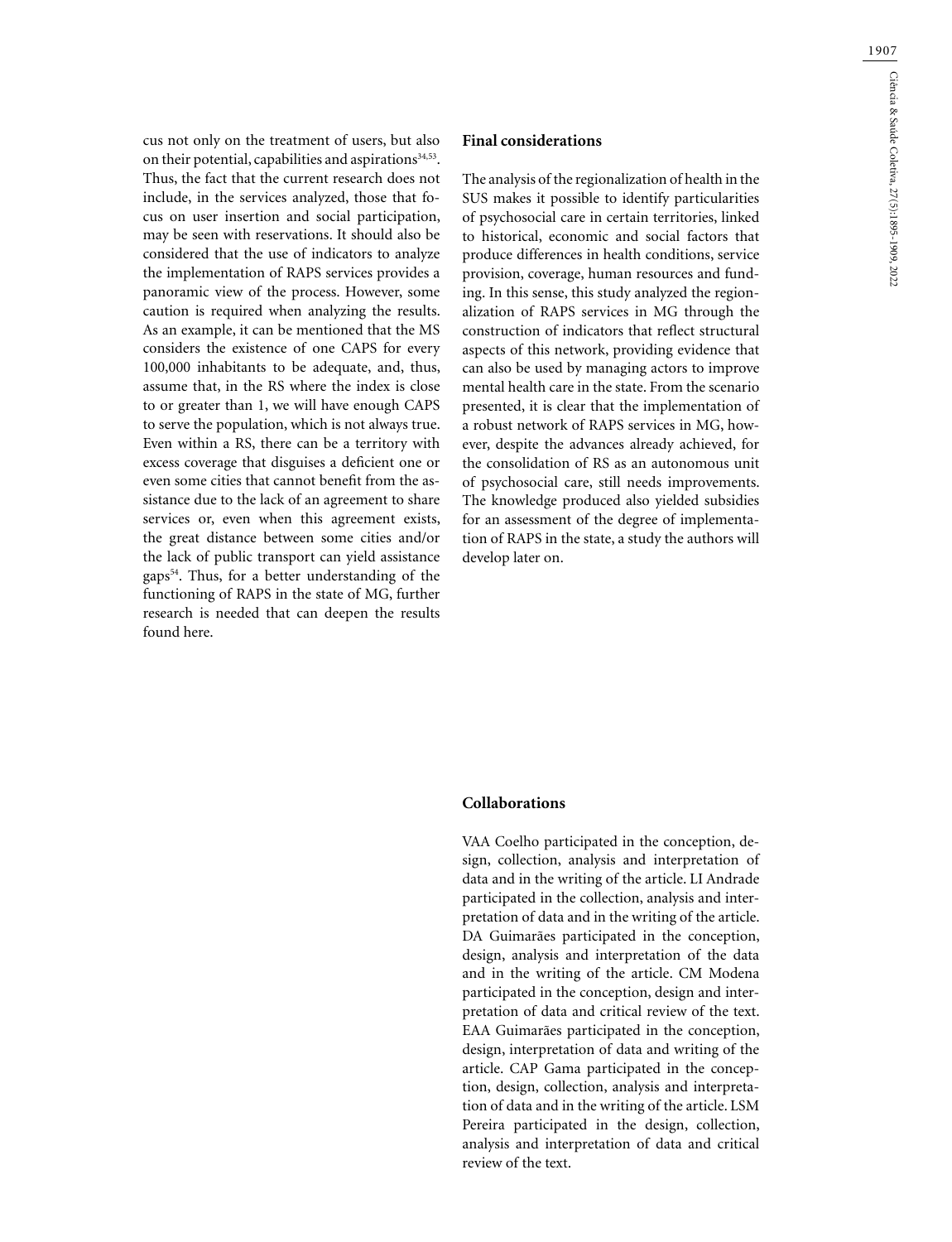## **References**

- 1. Vigo D, Thornicroft G, Atun R. Estimating the true global burden of mental illness. *Lancet Psychiatry* 2016; 3(2):171-178.
- 2. Lake J. *A Mental Health Pandemic: The Second Wave of COVID-19* [Internet]. Psychiatric Times; 2020 [cited 2021 fev 8]. Available from: https://www.psychiatrictimes.com/view/a-mental-health-pandemic-the-second-wave-of-covid-19.
- 3. Jacob KS, Sharan P, Mirza I, Garrido-Cumbrera M, Seedat S, Mari JJ, Sreenivas V, Saxena S. Mental health systems in countries: where are we now? *Lancet* 2007; 370:1061-1077.
- 4. Moreira LMC, Ferré F, Andrade EIG. Financiamento, descentralização e regionalização: transferências federais e as redes de atenção em Minas Gerais, Brasil. *Cien Saude Colet* 2017; 22(4):1245-1256.
- 5. Brasil. Portaria nº 4.279, de 30 de dezembro de 2010. Estabelece diretrizes para a organização da Rede de Atenção à Saúde no âmbito do Sistema Único de Saúde (SUS). *Diário Oficial da União* 2010; 31 dez.
- 6. Viana ALD, Bousquat A, Melo GA, Negri Filho A, Medina MG. Regionalização e Redes de Saúde. *Cien Saude Colet* 2018; 23(6):1791-1798.
- 7. Brasil. Portaria nº 3.088, de 23 de dezembro de 2011. Institui a Rede de Atenção Psicossocial para pessoas com sofrimento ou transtorno mental e com necessidades decorrentes do uso de crack, álcool e outras drogas, no âmbito do Sistema Único de Saúde (SUS). *Diário Oficial da União* 2011; 26 dez.
- 8. Brasil. Ministério da Saúde (MS). Coordenação Geral de Saúde Mental Álcool e Outras Drogas. *Saúde Mental em Dados - 12, ano 10, no 12. Informativo Eletrônico*. Brasília: MS; 2015.
- 9. Brasil. Portaria nº 3.588, de 21 de dezembro de 2017. Altera as Portarias de Consolidação nº 3 e nº 6, de 28 de setembro de 2017, para dispor sobre a Rede de Atenção Psicossocial e dá outras providências. *Diário Oficial da União* 2018; 22 dez.
- 10. Almeida JMC. Política de saúde mental no Brasil: o que está em jogo nas mudanças em curso. *Cad Saude Publica* 2019; 35(11):e00129519.
- 11. Bastos FI. Políticas de drogas no Brasil contemporâneo: aportes da ciência, da clínica e do liberalismo moderno. *Cad Saude Publica* 2019; 35(11):e00125519.
- 12. Onocko-Campos RT. Saúde mental no Brasil: avanços, retrocessos e desafios. *Cad Saude Publica* 2019; 35(11):e00156119.
- 13. Castro MC, Massuda A, Almeida G, Menezes-Filho NA, Andrade MV, Noronha KVMS, Rocha R, Macinko J, Hone T, Tasca R, Giovanella L, Malik AM, Werneck H, Fachini LA, Atun R. Brazil's unified health system: the first 30 years and prospects for the future. *Lancet* 2019; 394(10195):345-356.
- 14. Emerich BF, Arbex D, Yasui S. *A quem interessa o desmonte da política de saúde mental?* [Internet]. Folha de S. Paulo; 2020 [acessado 2021 fev 8]. Disponível em: https://www1.folha.uol.com.br/opiniao/2020/12/a-quem-interessa-o-desmonte-da-politica-de-saude-mental.shtml.
- 15. Cavalcanti MT. Perspectivas para a política de saúde mental no Brasil. *Cad Saude Publica* 2019; 35(11):00184619.
- 16. Macedo JP, Abreu MM, Fontenele MG, Dimenstein M. A regionalização da saúde mental e os novos desafios da Reforma Psiquiátrica brasileira. *Saude Soc* 2017; 26(1):155-170.
- 17. Fernandes CJ, Lima AF, Oliveira PRS, Santos WS. Healthcare Coverage Index in the Psychosocial Care Network (iRAPS) as a tool for critical analysis of the Brazilian psychiatric reform. *Cad Saude Publica* 2020; 36(4):e00049519.
- 18. Onocko-Campos RT, Amaral CEM, Saraceno B, Oliveira BDC, Treichel CAS, Delgado, PGG. Atuação dos Centros de Atenção Psicossocial em quatro centros urbanos no Brasil. *Rev Panam Salud Publica* 2018; 42:e113.
- 19. Costa PHA, Colugnati FAB, Ronzani TM. Avaliação de serviços em saúde mental no Brasil: revisão sistemática da literatura. *Cien Saude Colet* 2015; 20(10):3243-3253.
- 20. Mello GA, Pereira APCM, Uchimura LYT, Iozzi FL, Demarzo MMP, Viana ALD. O processo de regionalização do SUS: revisão sistemática. *Cien Saude Colet* 2017; 22(4):1291-1310.
- 21. Região e Redes. *Região e Redes: banco de indicadores regionais e tipologias* [Internet]. 2020 [acessado 2020 jul 15]. Disponível em: http://indicadores.resbr.net. br/view/.
- 22. Minas Gerais. Secretaria de Estado de Saúde de Minas Gerais. *Plano Diretor de Regionalização* [Internet]. 2011 [acessado 2021 fev 8]. Disponível em: http:// www.saude.mg.gov.br/parceiro/regionalizacao-pdr2.
- 23. Viana ALD, Bousquat A, Pereira APCM, Uchimura LYT, Albuquerque MV, Mota PHS, Demarzo MMP, Ferreira MP. Tipologia das regiões de saúde: condicionantes estruturais para a regionalização no Brasil. *Saude Soc* 2015; 24(2):413-422.
- 24. Instituto Brasileiro de Geografia e Estatística (IBGE). *Cidades e Estados* [Internet]. 2019 [acessado 2020 set 2]. Disponível em: https://www.ibge.gov.br/cidades-e -estados.
- 25. Brasil. Ministério da Saúde (MS). Secretaria de Atenção Primária à Saúde. *e-Gestor Atenção Básica: Informação e Gestão na Atenção Básica. e-Gestor AB* [Internet]. [acessado 2021 jan 20]. Disponível em: https:// egestorab.saude.gov.br/paginas/acessoPublico/relatorios/relHistoricoCoberturaAB.xhtml.
- 26. Brasil. Ministério da Saúde (MS). Portaria de Consolidação nº 3, de 28 de setembro de 2017. Consolidação das normas sobre as redes do Sistema Único de Saúde. *Diário Oficial da União* 2017; 28 set.
- 27. Brasil. Ministério da Saúde (MS). *Saúde da familia no Brasil: uma análise de indicadores selecionados: 1998- 2004*. Brasília: MS; 2006.
- 28. Brasil. Ministério da saúde (MS). *Núcleo Ampliado de Saúde da Família: Modalidades NASF* [Internet]. 2020 [acessado 2021 fev 8]. Disponível em: https://aps.saude.gov.br/ape/nasf/modalidades/.
- 29. Brasil. Ministério da Saúde (MS). *Nota Metodológica. Novo método de cálculo do indicador Cobertura populacional estimada na Atenção Básica, 2017* [Internet]. [acessado 2021 fev 8] Disponível em: https://egestorab.saude.gov.br/paginas/acessoPublico/relatorios/ nota\_tecnica/nota\_metodologica\_SB.pdf.